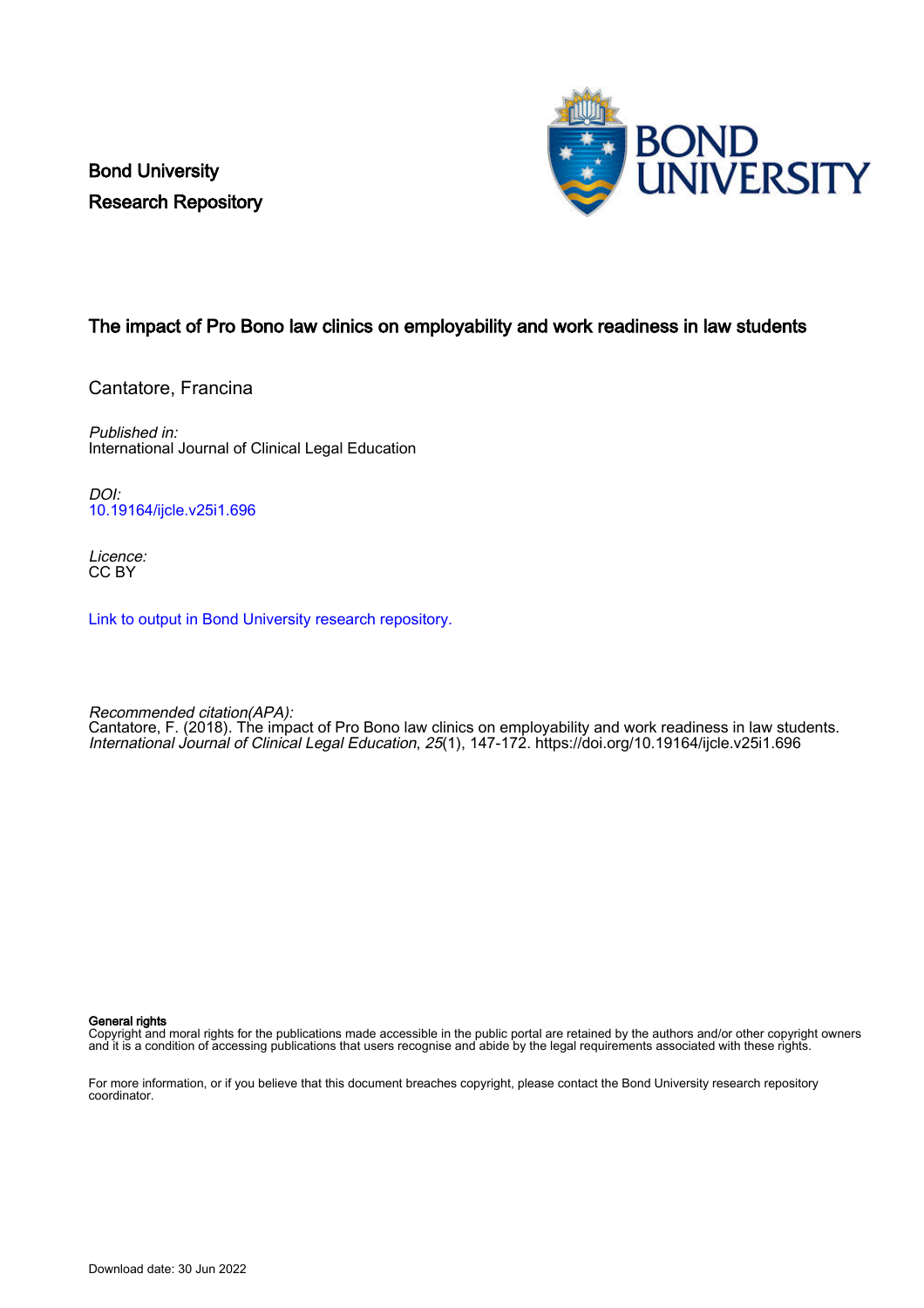# **THE IMPACT OF PRO BONO LAW CLINICS ON EMPLOYABILITY AND WORK READINESS IN LAW STUDENTS**

Francina Cantatore, Assistant Professor Faculty of Law, Bond University, Australia

## **Abstract**

The benefits of involving law students in practical learning exercises and clinical experience have been well documented. Undeniably the implementation of law clinics in university law schools has significant advantages for students, including practicebased learning, general skills improvement and preparation for the workplace. It has become more important than ever to prepare law students for practice, and employability initiatives have become the focus of many law schools. One of the ways in which student employability can be boosted is through a pro bono law clinic. Not only do law students entering the competitive work environment benefit significantly from practical work experience gained during the course of their law degree, but there is evidence that it could also increase self-confidence, practical knowledge and, consequently, employability in students. However, there has been little empirical research interrogating the connection between graduate skills development and clinical experience. This article continues the discourse on the link between graduate employability skills and law clinics. It focuses, first, on the benefits of pro bono law clinics for students in the context of work readiness; second, it examines the results of a survey administered to law students pre- and post- law clinic training within the theoretic grounding of the Graduate Employability Indicators prepared by Oliver et al. (2011); and in conclusion, it considers the future implications for law schools and the need for further research in this area.

## **Keywords**

Graduate employability; GEI; clinical education; legal education; pro bono law clinic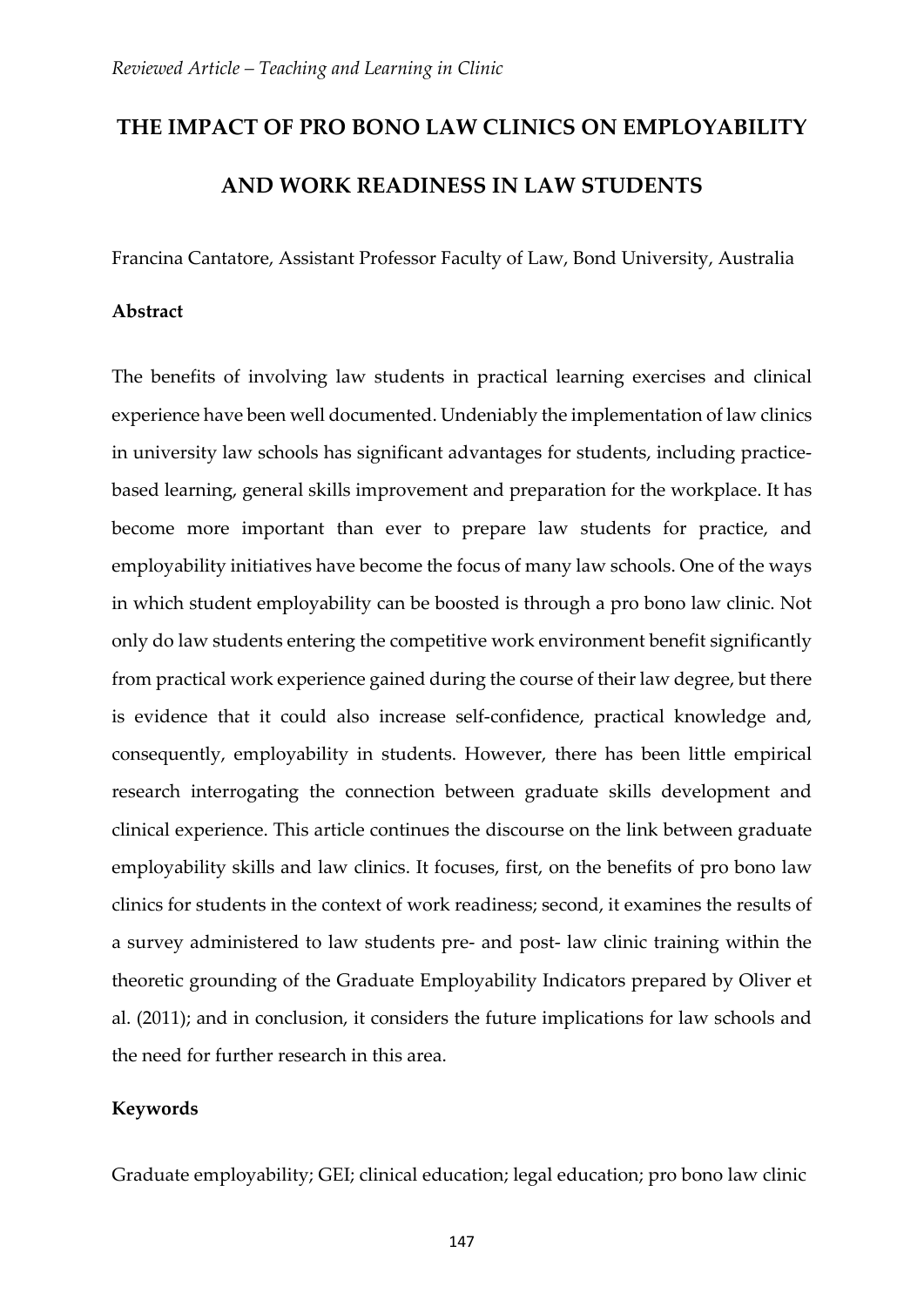#### **Introduction**

A pivotal role of law schools is to prepare students for their future roles as legal practitioners, which will require a wide range of skills, not all readily accessible through traditional classroom education. It has been noted that there is significant agreement on the broad categories of desirable graduate capabilities cited by institutions, employers and industry bodies, including what are often referred to as the 'generic' or 'soft' skills, such as communication skills, teamwork, critical thinking, problem-solving, self-management, digital literacy and global citizenship (Jorre de St Jorre & Oliver, 2017; Hajkowicz et al., 2016).

In a previous article the author enumerated the benefits of involving law students in a pro bono law clinic, acknowledging the differences between Clinical Legal Education ('CLE') and purely voluntary pro bono clinics. Aside from the well documented benefits of clinical education (Evans et al., 2012) it was found that pro bono experience – like clinical experience obtained for academic credit – can also be of significant benefit to students as it promotes characteristics of altruism, community service and enhanced work ethic, in addition to developing practical workplace skills, communication skills and increased self confidence (Cantatore, 2015). However, it was acknowledged that further research was necessary in this area to determine whether students leave their clinic experience with enhanced workplace skills.

To this end a pilot study has been undertaken with a group of law students pre- and post- clinical experience in a pro bono teaching clinic, based on a survey utilising the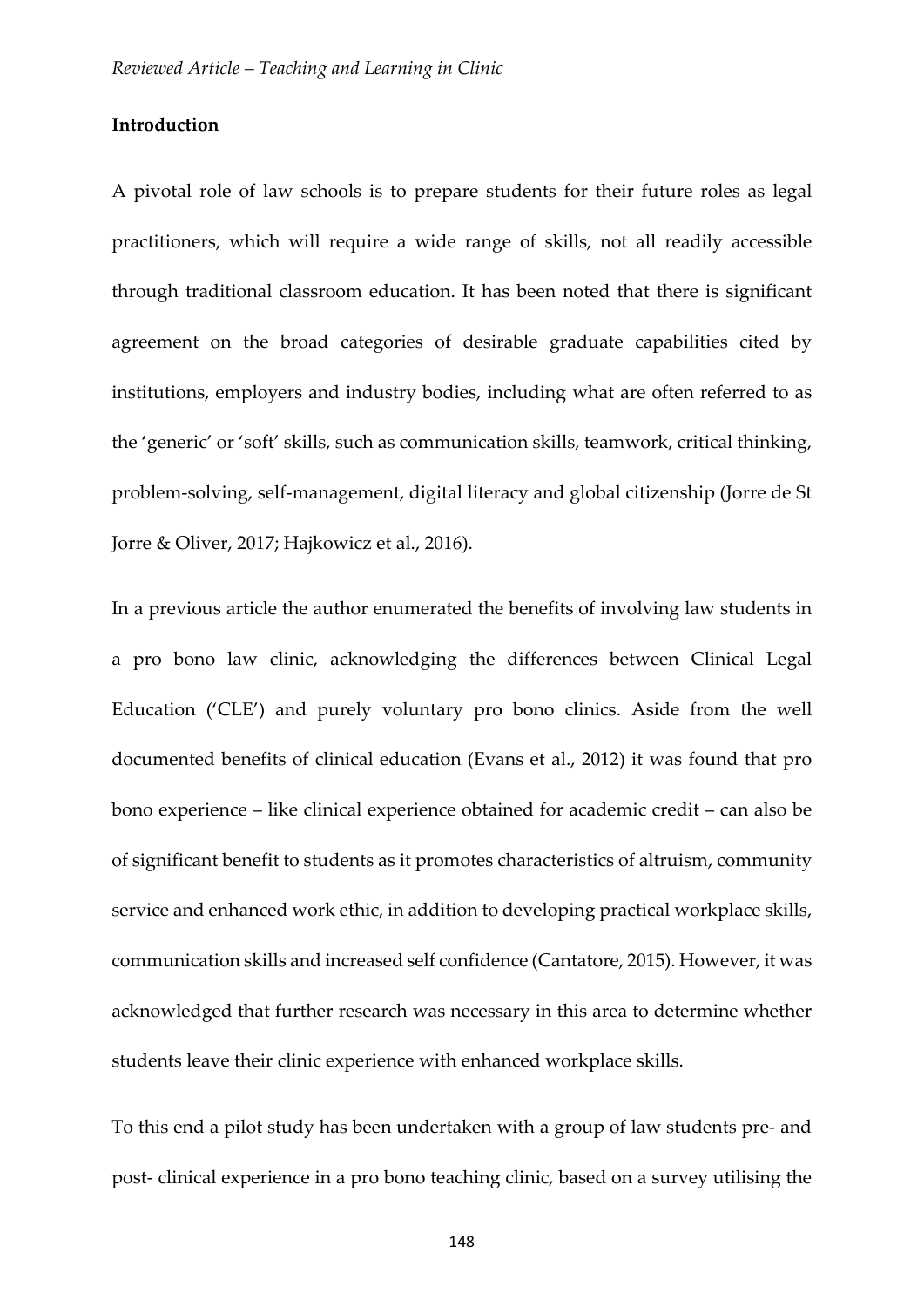Graduate Employability Indicators ('GEI') (Oliver et al., 2011). A widely-accepted definition of graduate employability is the achievement of 'the skills, understandings and personal attributes that make an individual more likely to secure employment and be successful in their chosen occupations to the benefit of themselves, the workforce, the community and the economy' (Yorke, 2006, p. 8). In this article the author sets out to explore whether previous findings and the anecdotal evidence provided in earlier research (Cantatore, 2015) are supported by empirical research findings derived from the Graduate Employability Survey ('the survey') (Oliver et al., 2011). The article will consider, first, how students may benefit from involvement in pro bono law clinics in the context of work readiness; second, it contextualises and examines the findings of the survey, as compared with results from a control group of law students at an equivalent point in their law degree; and finally, it will conclude by noting the future implications and challenges for law schools, as well as the need for future research in this area.

#### **The Pro Bono Law Clinic and Employability Skills**

A pro bono teaching clinic can provide a secure and nurturing environment within which students can hone their practical work skills. This pre-supposes that adequate controls and supervision are in place to ensure that the experience is a worthwhile one for both students and clients attending the clinic. At the university law clinic which is the subject of this research study ('the Law Clinic') all students are supervised by experienced legal practitioners, as well as academic staff (when conducted at the

149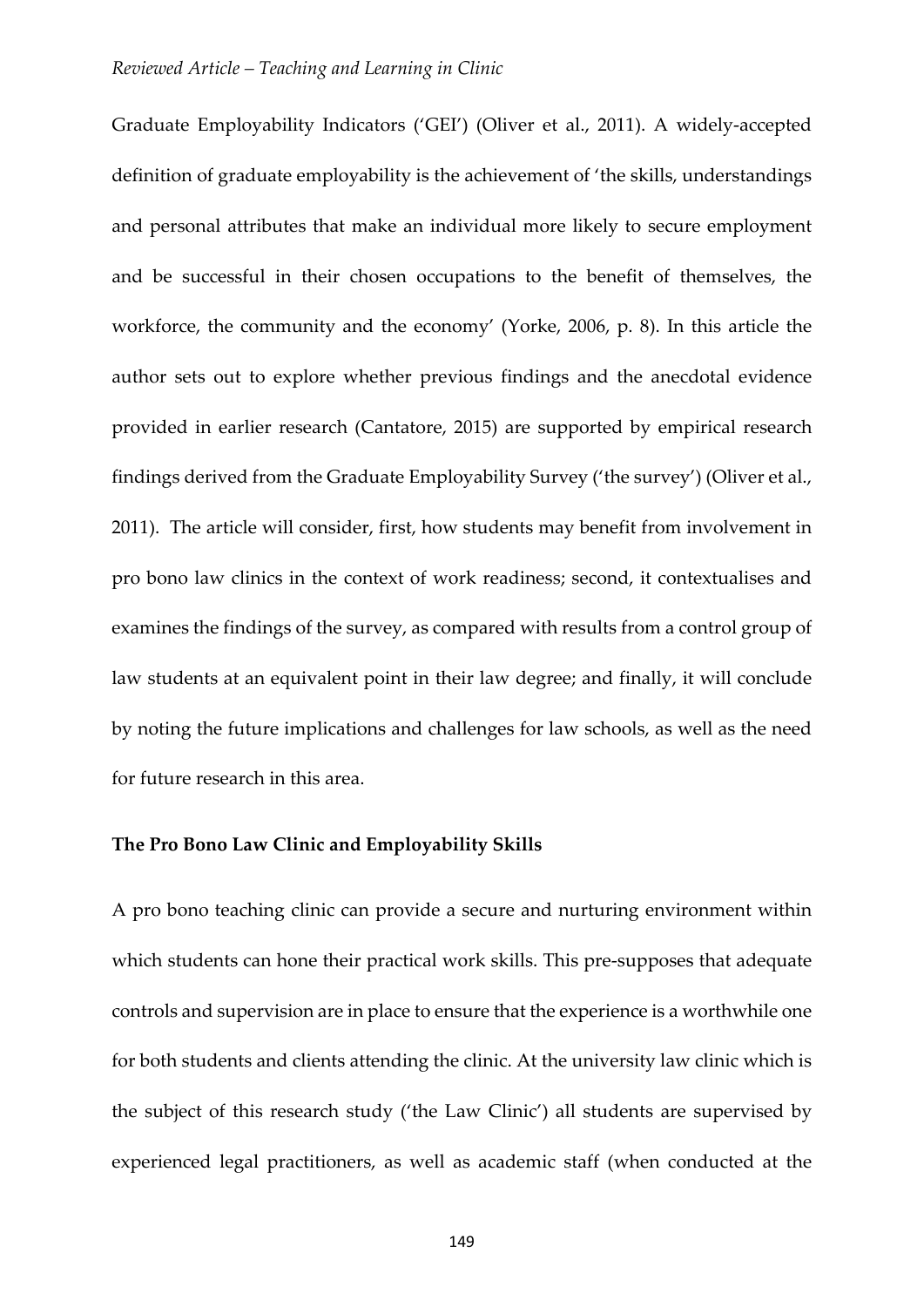university), and client appointments are screened and scheduled in advance of clinic times.<sup>[1](#page-4-0)</sup>

### *The [Law Clinic Program]*

<u>.</u>

The [Law Clinic Program] consists of four clinics, namely the Commercial Law Clinic, the Community Law Clinic, the Human Rights Clinic, and the Criminal Law Clinic. All of these clinics - which are the subject matter of this research - are pro bono clinics, i.e. not for academic credit. In previous research the author focussed on the Commercial Law Clinic and discussed the numerous advantages of faculty run clinics. Not only do such clinics provide the faculty with experiential learning opportunities for students at a low cost, but they also offer pro bono work opportunities for local legal practitioners, as well as render a valuable community service. Other benefits to students include: interaction with 'real' clients and cases; development of social responsibility, empathy and interpersonal skills; networking and integrating with legal professionals; and promotion of ethical behaviour in students (Cantatore, 2015).

It was acknowledged that a distinction can be made between CLE and pro bono programs, as they have generally been regarded as 'separate and distinct entities' (McCrimmon, 2003, p. 76). Although there is significant overlap, the main

<span id="page-4-0"></span><sup>&</sup>lt;sup>1</sup> The Law Clinic has been operating since September 2013 and provides free legal advice for small businesses and not-for-profit organisations. It has serviced approximately 430 clients as at the date of this article. The clinic runs every semester (three semesters per year) on a bi-weekly basis over a period of 12 weeks. To date more than 100 students have volunteered at the clinic, and overall, more than 250 students have participated in all the clinics offered by the program.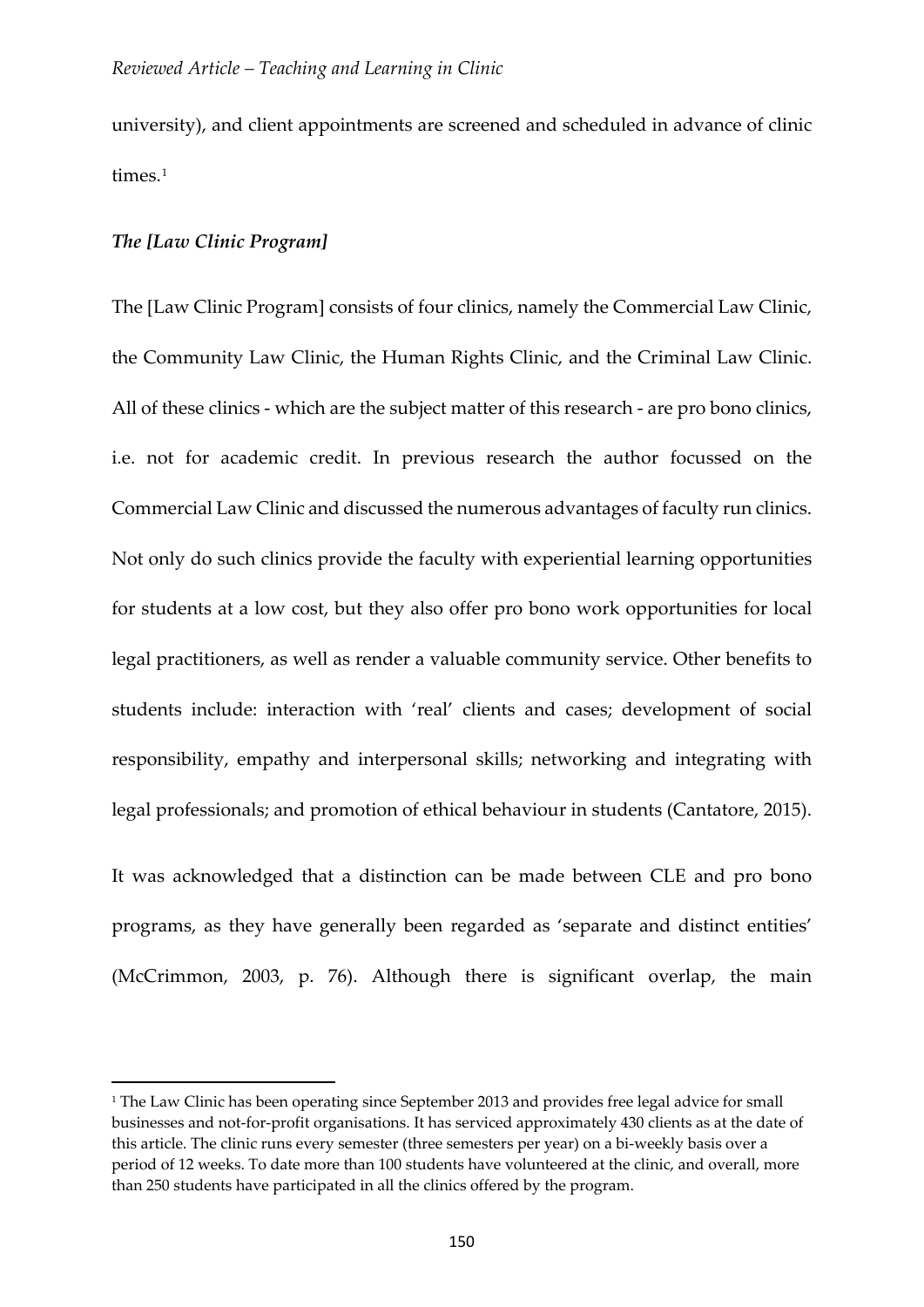distinguishing factors between the two models lie in the following characteristics (Cantatore, 2015, p. 148):

- a) CLE programs attract academic credit (Evans et al., 2012, p. 23), as opposed to purely voluntary non-academic reward arrangements for pro bono students;
- b) 'Pro bono' is voluntary work done out of a sense of professional responsibility, where the primary motivation for the work is a concern for justice or reasons of kinship or friendship, as opposed to securing gain (Corker, 2005, p. 5);
- c) CLE programs have a *teaching* focus whereas pro bono programs have a *community service* focus (Corker, 2005, p. 6);
- d) Usually pro bono programs are at no financial cost to students as opposed to academic fees being payable for CLE programs; and
- e) CLE programs are required to have formal assessment procedures to produce specific learning and teaching outcomes whereas pro bono programs generally implement informal feedback and reflective practices.

Student pro bono work has been described as a situation where students, without fee, reward or academic credit provide or assist in the provision of services to enhance access to justice for low income and disadvantaged people or for non-profit organisations that work on behalf of members of the community who are disadvantaged or marginalised, or that work for the public good (National Pro Bono Resource Centre, 2004, p. 8). However, although pro bono programs intrinsically have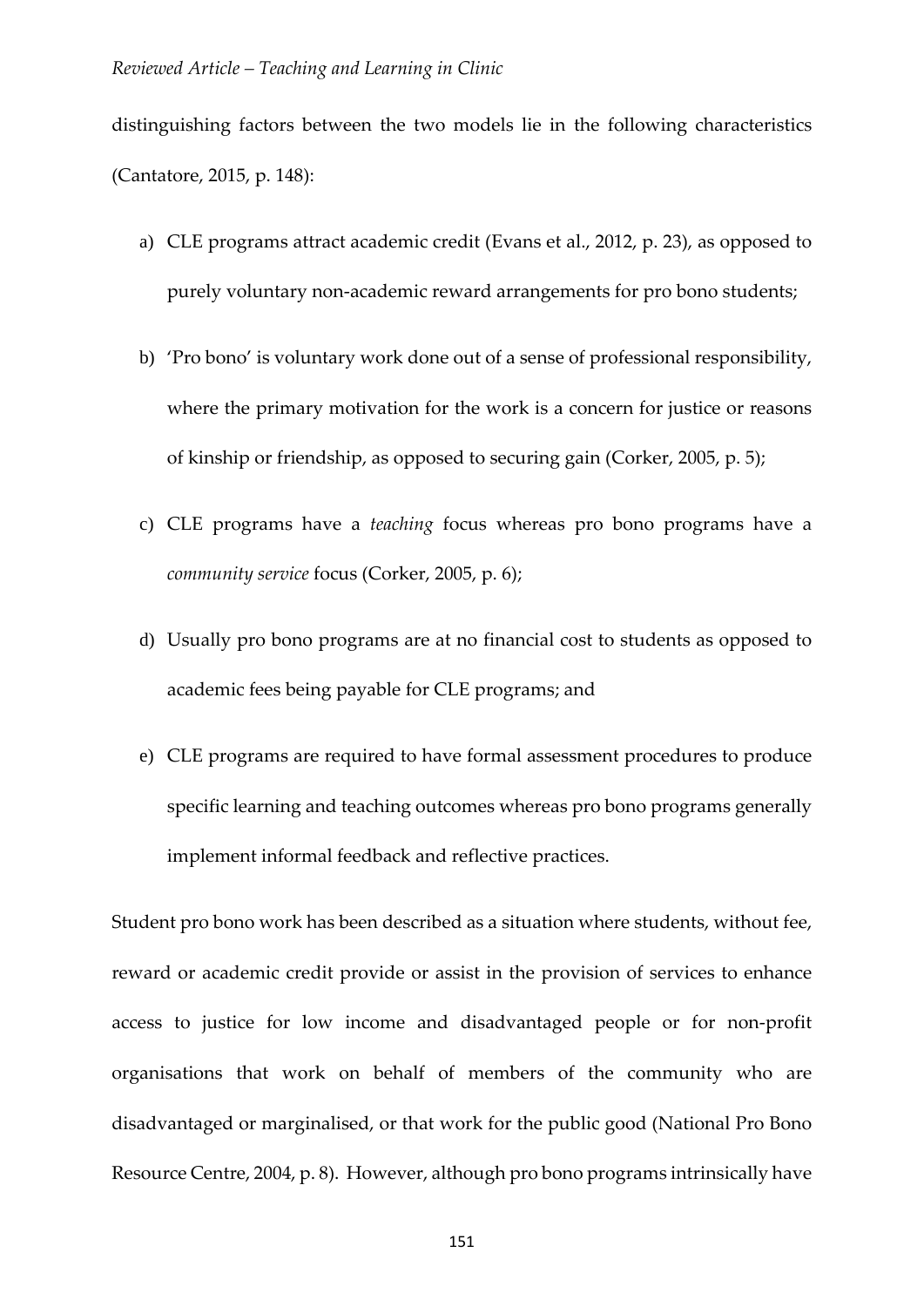a community focus and imply that volunteers are altruistically motivated, or are participating out of a sense of justice, it is clear that the benefits of such participation are more far-reaching. In addition to gaining practical work experience, pro bono clinics also help students acquire fundamental professional values, as opposed to merely focusing on the acquisition of legal knowledge (Booth, 2004). Ethical behaviour and understanding of social and cultural interaction with clients also become part and parcel of the student experience in the pro bono clinic. Corker (2005, p.7) identifies the following objectives of pro bono clinics (in addition to the social justice aspects): to introduce law students to the workings of the legal profession and to meet, observe and work with practising lawyers involved in public interest work; to assist students to develop interpersonal skills in a professional environment; and to provide students with practical experience in research, writing and advocacy in a legal environment.

All of these skills contribute to the student's maturity and employability when he/she enters the workplace. In a recent study conducted by Trina Jorre de St Jorre and Beverley Oliver (2017, p. 9) it was also found that students value the involvement of employers, industry representatives or professionals in the design and delivery of their learning. It was noted by the authors that students also spoke highly of workintegrated learning and professional networking opportunities. They identified strategies such as work placements, internships or volunteering as effective ways of engaging in skills development:

152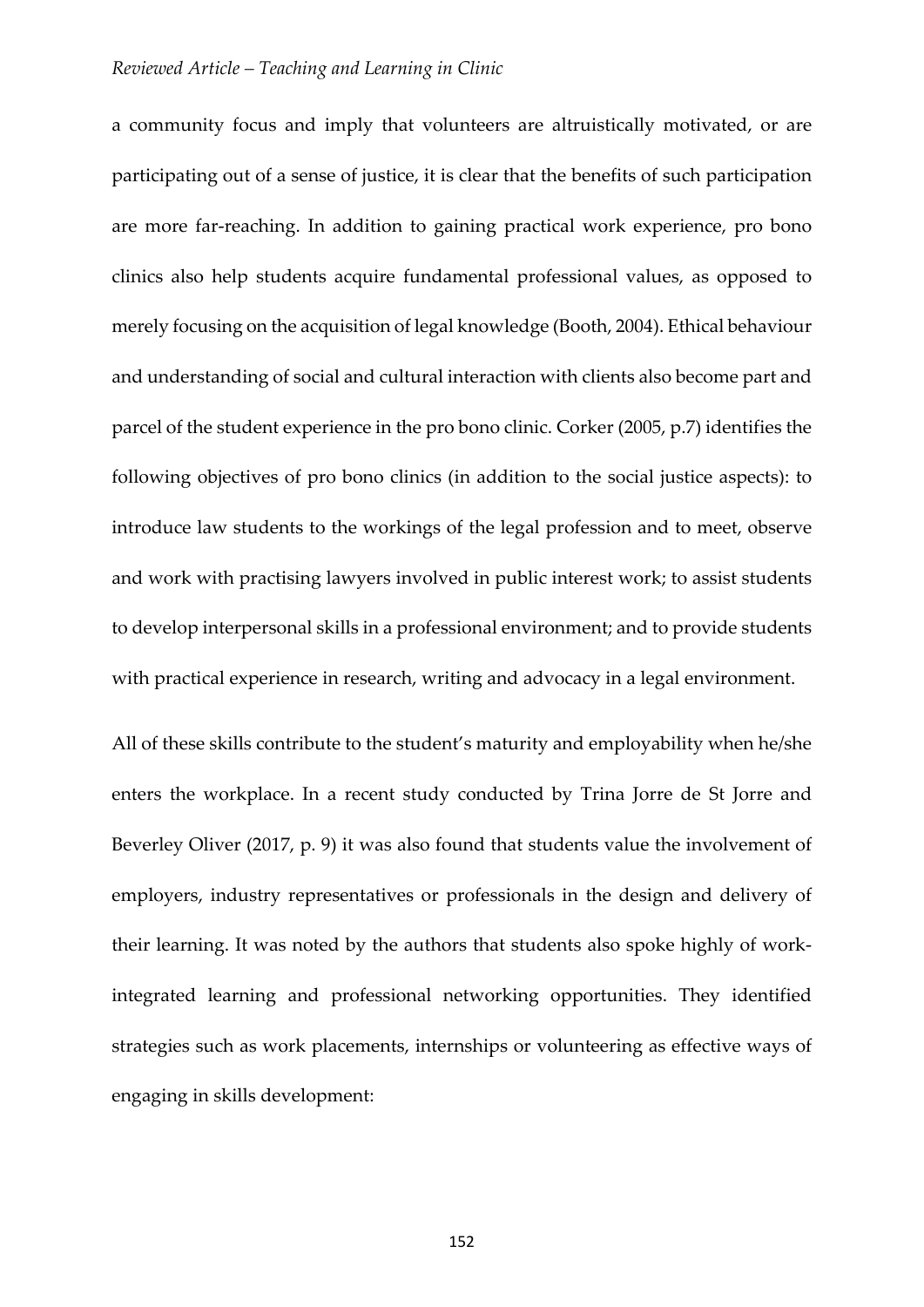'Internships are great for developing these kinds of skills but they are highly selective. Volunteering is a great way for other students to develop skills that employers want'.

The interaction between students and legal professionals in the clinic is therefore conducive to developing practice skills, which would not have been accessible to students in a traditional classroom context.

Previously, it has been acknowledged that there is merit in both CLE and pro bono clinics – the CLE model which is for academic credit, and the more informal pro bono program without formal academic credit - but that a 'hybrid' model incorporating both pro bono work and specific learning and teaching outcomes provides students with an optimum practice-based learning experience. Furthermore, if such a program is conducted at the university faculty premises, rather than externally, the benefits are enhanced due to the interaction of students, lawyers and academics in the Law Faculty environment (Cantatore, 2015, p. 162). It was then demonstrated that the Commercial Law Clinic had the attributes of such a hybrid clinic, in providing a pro bono opportunity for volunteers, with the concomitant benefits of experiential learning derived from interviewing real clients under supervision by experienced legal practitioners, researching the law, and drafting advice, which is signed off by supervising lawyers. Thus, this clinic model incorporated elements of community service together with the development of employability skills in students. In addition, as a Commercial Law Clinic, the clinic was an initiative that challenged existing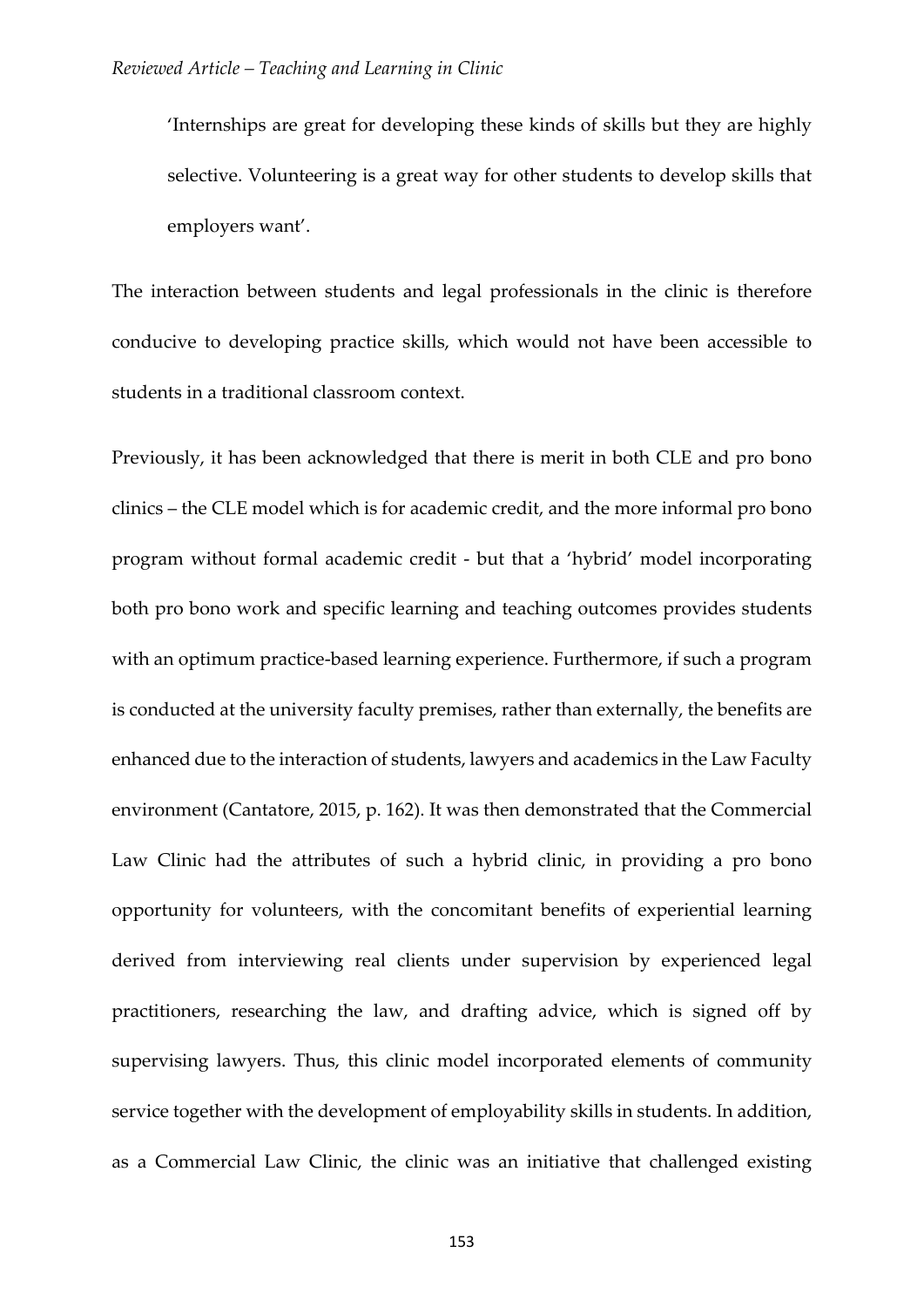models of CLE programs and pro bono services, by merging pro bono service and experiential learning in a *commercial law* context.

The remaining three clinics consist mainly of off-campus volunteering with law firms and institutions on pro bono matters but they share the following characteristics with the Commercial Law Clinic:

- a) All clinics constitute volunteer activities which involve community service elements;
- b) None of the clinics are for academic credit;
- c) All clinics promote access to justice (whether for individuals, small businesses or not-for-profits); and
- d) All clinics offer students experiential learning opportunities through interviewing, drafting and preparing advices or briefs.

Thus, even though they may serve different purposes from a community service perspective and the clinic models differ in some respects, all of these clinics under the [Law Clinic] Program share common goals and objectives, which include developing students' real-world employment skills. The research discussed below attempts to determine whether these objectives are realised – and if so, to what extent – in respect of developing employment skills through students' pro bono clinic experience.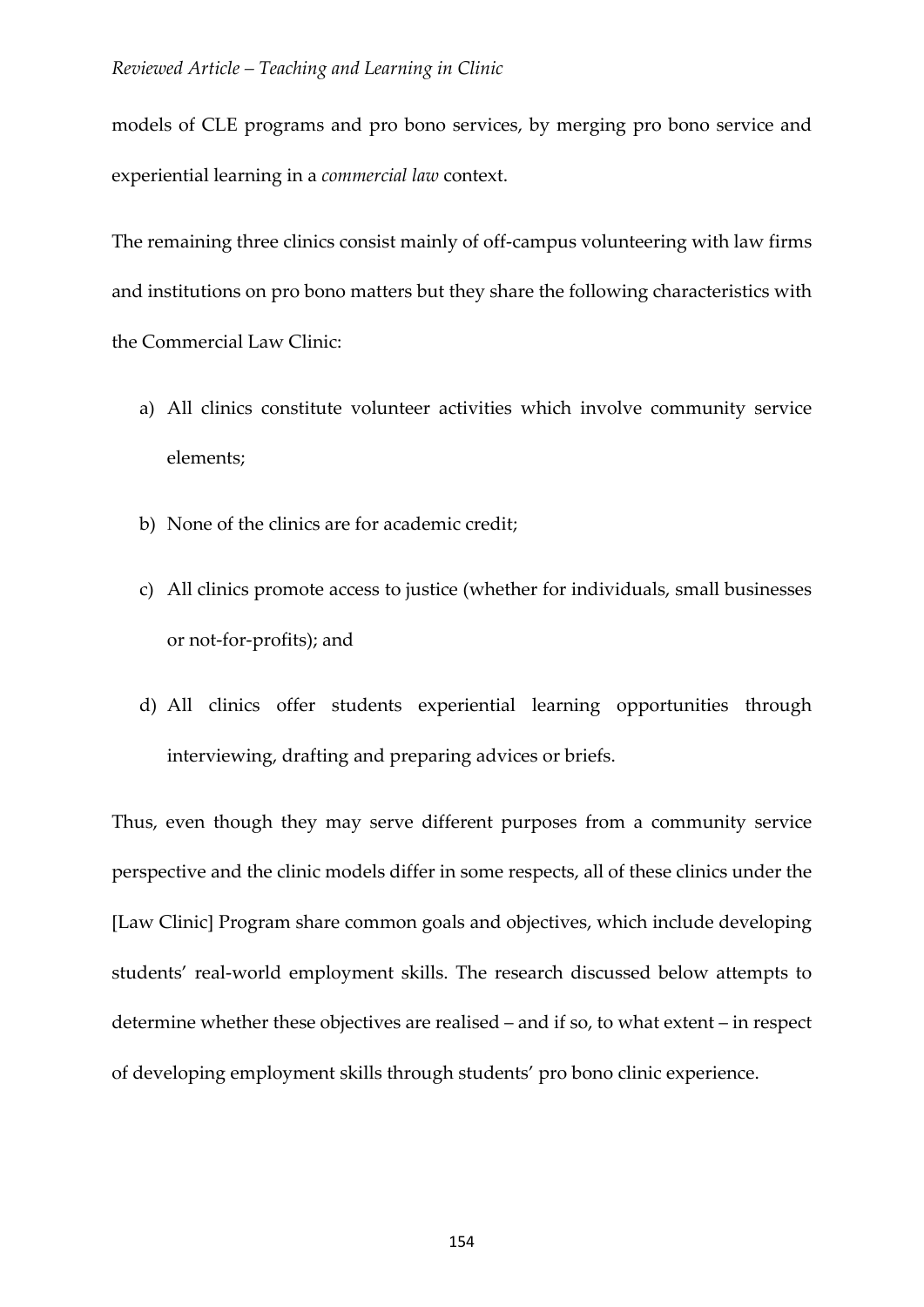#### **The Research Project**

#### *Theoretical Grounding*

The research project underlying this article was conducted within the theoretic grounding of the GEI set out by Oliver et al. (2011) for an Australian Learning and Teaching Council Report. The Report relied on seven clusters of attributes identified by universities including: written and oral communication; critical and analytical (and sometimes creative and reflective) thinking; problem-solving (including generating ideas and innovative solutions); information literacy, often associated with technology; learning and working independently; learning and working collaboratively; and ethical and inclusive engagement with communities, cultures and nations.

Based on these attributes, the survey included in the Report allows for the systematic collection of evidence of stakeholders' views of graduate achievement of employability skills (Oliver et al., 2011, p. 8). The survey expands the list of attributes mentioned above further, by focussing on fourteen attributes, skills and personal qualities drawn from a number of related surveys (Kuh, 2001; Coates, 2009a). The GEI can be used to determine the effectiveness of courses in preparing students for the workplace, by administering a survey to various stakeholder groups.

In this pilot study the GEI survey has been applied in the context of law students attending a pro bono teaching clinic over the course of a semester, by measuring their perception of competency against a control group. Students typically volunteer in the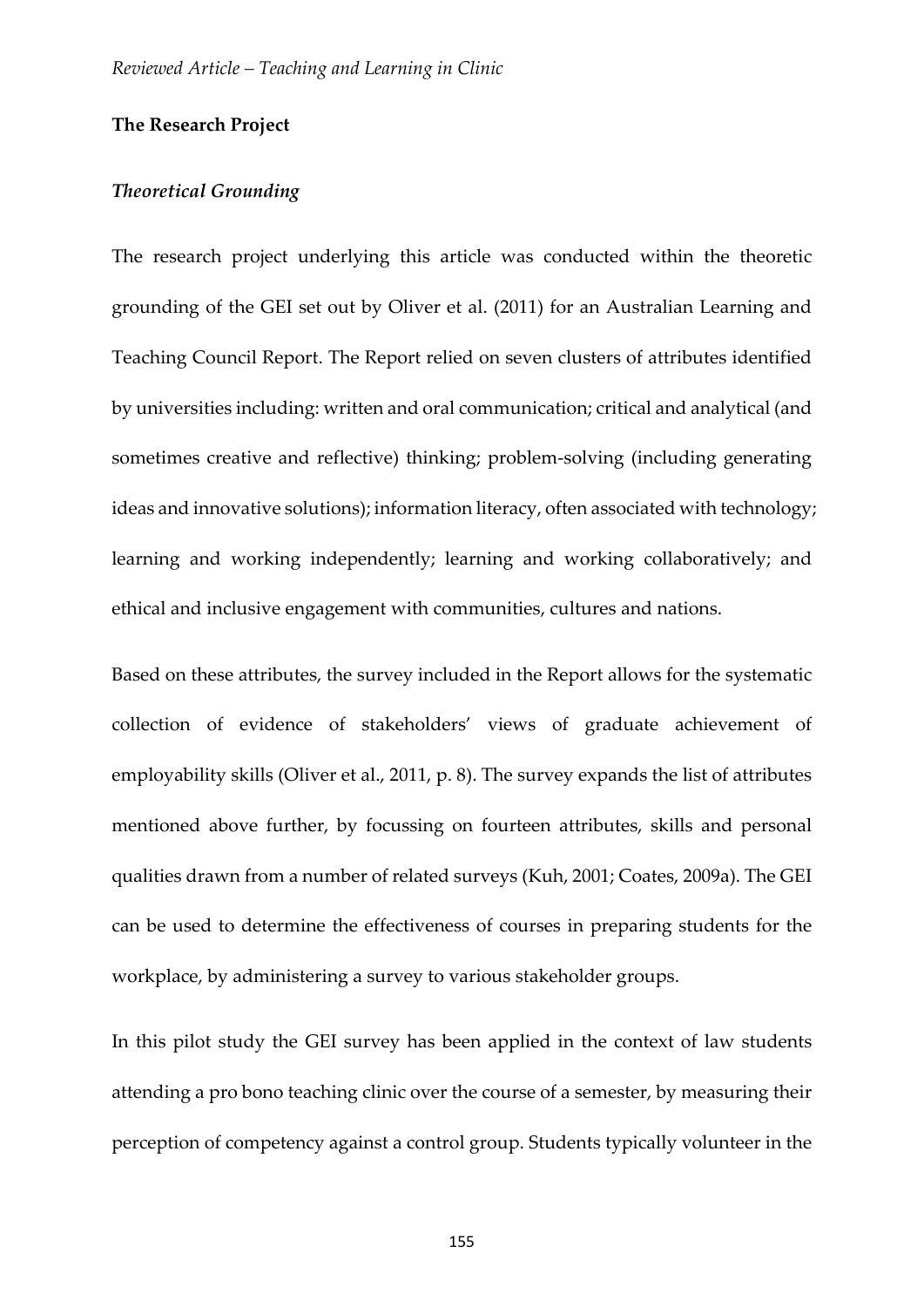clinic for a semester, without academic credit, and are appointed based on their academic record, curriculum vitae and an application letter. The experience exposes students to the realities of a job application, real client contact and interacting with their peers and supervising lawyers. In the survey students were instructed to indicate their level of competence in respect of each attribute rated from 0 – 100. A copy of the GEI survey is attached as Annexure A.

#### *Methodology*

The research project involved the collection of both quantitative and qualitative data, from the survey as well as discrete qualitative survey feedback received from students post semester through Survey Monkey. In conducting this pilot study, the established model proposed by the GEI was used to survey the law clinic student stakeholder group ('Group 1') over the course of two semesters in 2016, and compare the results of the survey with those of a control group of students ('Group 2') over a similar period in 2017. Participant students of both groups were in the third to fourth semester of their law degree. Group 1 consisted of students attending one of four pro bono clinics, whereas Group 2 consisted of students with no clinical experience. The group numbers were fairly evenly balanced, with 33 and 34 participants respectively. Qualitative data was collected from Group 1 students to provide additional insight into their law clinic experience and perceived employability skills enhancement through their experience.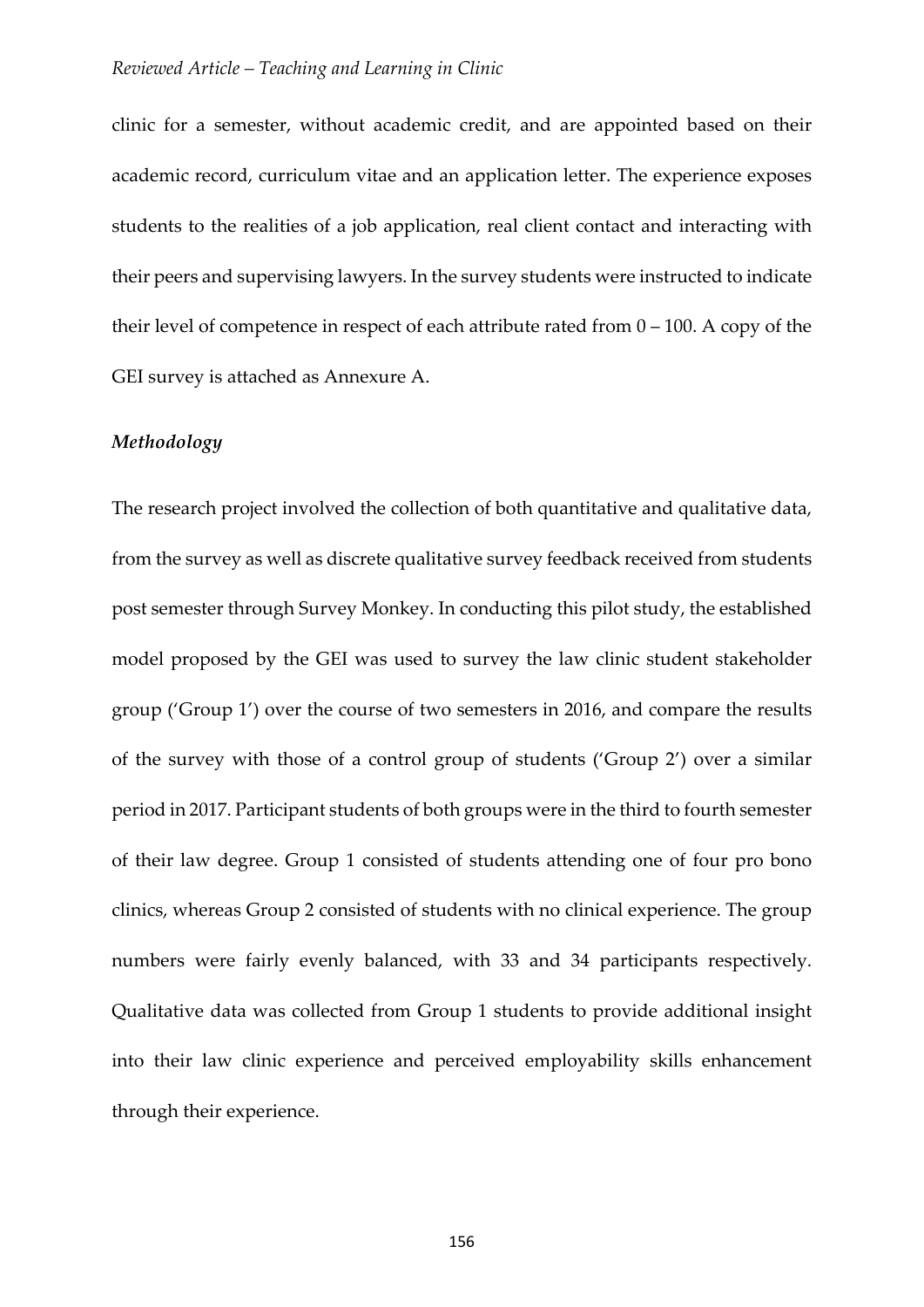## *The Survey*

<u>.</u>

| Abbreviated title              | <b>Full text in the GEI</b>                                 |
|--------------------------------|-------------------------------------------------------------|
| 1. Knowledge                   | Work related knowledge and skills                           |
| 2. Writing                     | Writing clearly and effectively                             |
| 3. Speaking                    | Speaking clearly and effectively                            |
| 4. Thinking                    | Thinking critically and analytically                        |
| 5. Quantitative                | Analysing quantitative problems                             |
| 6. Using ICT                   | Using computing and information technology                  |
| 7. Teamwork                    | Working effectively with others                             |
| 8. Independent Learning        | Learning effectively on your own                            |
| 9. Intercultural Understanding | Understanding people of other racial and ethnic backgrounds |
| 10. Problem-solving            | Solving complex, real-world problems                        |
| 11. Values & Ethics            | Developing a personal code of values and ethics             |
| 12. Community Engagement       | Contributing to the welfare of your community               |
| 13. Industry awareness         | Developing general industry awareness                       |
| 14. Social contexts            | Understanding different social contexts                     |

## Table 1: GEI Survey Content

*Contents of the Survey*: As noted above, the survey listed fourteen attributes, skills and personal qualities on the instrument in abbreviated form, set out below, and students were instructed to indicate their level of competence in respect of each attribute rated from  $0 - 100$  (Oliver et al., [2](#page-11-0)011, p. 10).<sup>2</sup>

<span id="page-11-0"></span><sup>2</sup> Instructions on the survey stated: "For each of the 14 points add a dot to indicate how competent you would feel in each if hired today as a legal practitioner (0=not at all competent, 100=absolutely competent).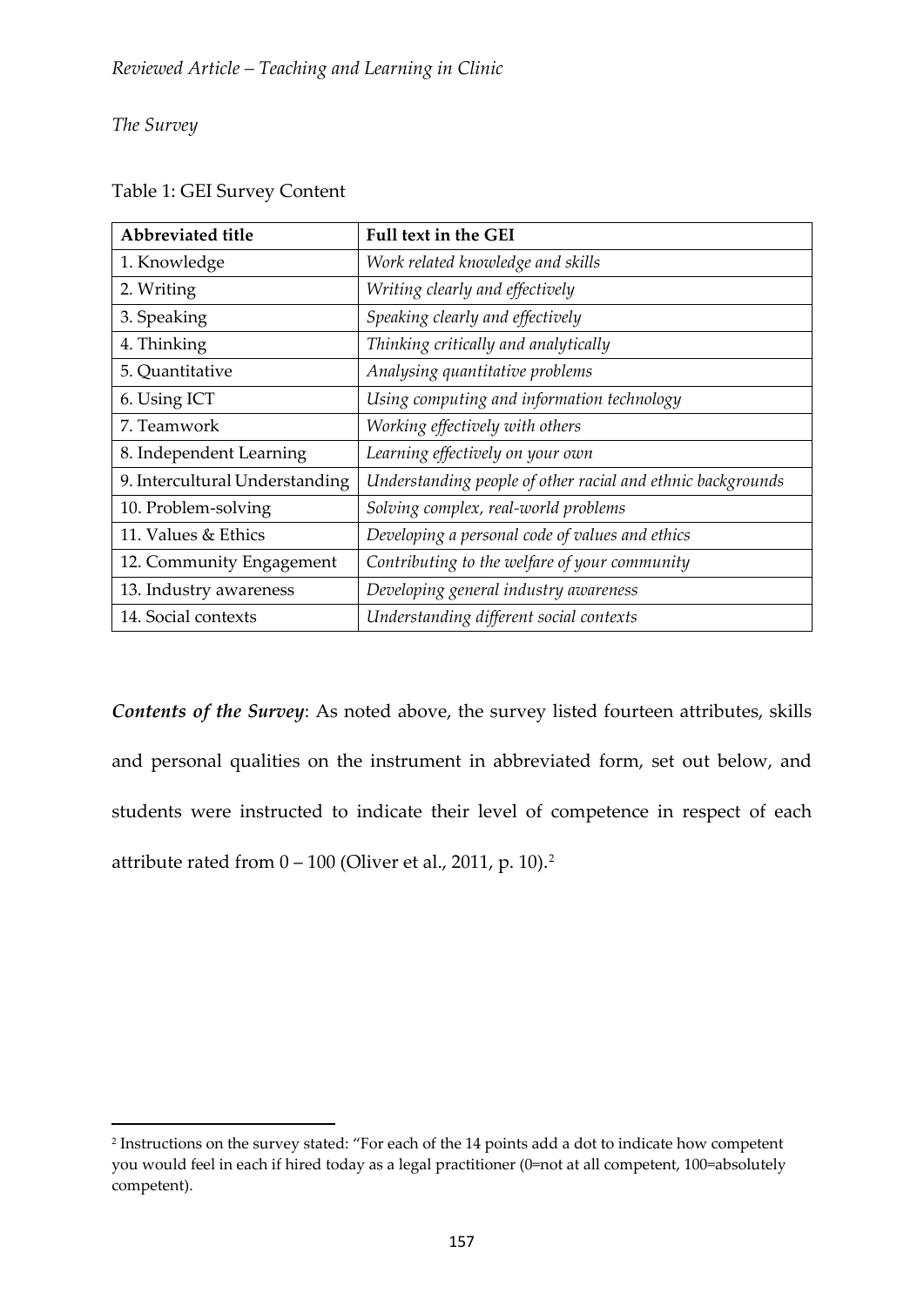*Participants and process:* The representation of clinic participants in the survey is set

out in Tables 2 and 3 below:

#### Table 2: Group 1

| <b>Student group</b>         | Number of participants |
|------------------------------|------------------------|
| <b>Commercial Law Clinic</b> | 19                     |
| Community Law Clinic         | 5                      |
| Human Rights Clinic          | 4                      |
| Criminal Law Clinic          | 5                      |
| Total number                 | 33                     |

#### Table 3: Group 2

| Student group                | Number of participants |
|------------------------------|------------------------|
| Non-clinic law students   34 |                        |
| Total number                 |                        |

To provide consistency, the same survey was administered to both groups in weeks four and 12 of the semester, thereby recording students' responses early in the semester (for Group 1, at the start of their clinic experience) and late in the semester (for Group 1, at the end of their clinic experience). The Group 2 control students were engaged by sending an email to law students, which provided an opportunity to win a mini-iPad. A copy of the email invitation is attached as Annexure B. Following the email invitation, 34 usable responses were received from students (i.e. where both the first and second surveys were completed, and students were non-clinic students.)

Group 1 surveys were distributed to clinic students at the beginning and end of semester by an administrator who collected and stored the surveys securely. Student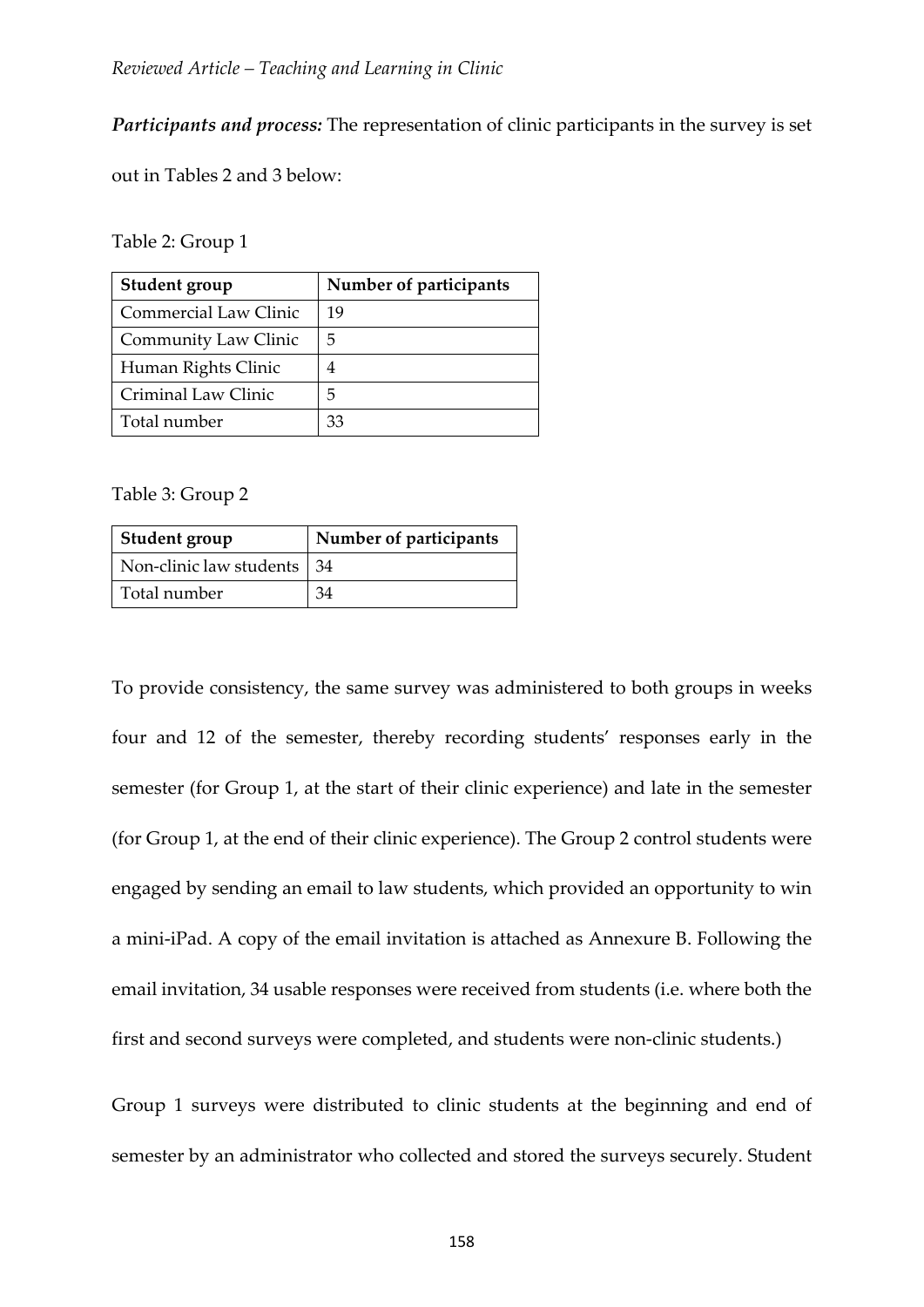identification numbers were obtained instead of names in order to (a) allow for 'blind' viewing of data; and (b) enable collation of the second survey data with the initial survey. For Group 2 surveys it was necessary to obtain an email address in order to distribute the second (end of semester) survey to participants. This procedure was consistent with the ethics approvals acquired prior to commencing the study, with no identification of participants in the research findings.

## *General findings:*

- a) *Group 1:* Overall, the 33 pro bono law clinic students reported an average 13% increase in their graduate skills from beginning to end of semester. More than 42% of students showed an overall increase of over 10%, and approximately 15% reported a more than 20% increase in their competency. The most significant increase reported was a 44% increase by one participant. Broken down further by individual clinic, Commercial Law Clinic students showed an average increase of 16% as opposed to the Community Law Clinic and Human Rights Clinic (both 10%) and the Criminal Law Clinic (6%). Only one Criminal Law Clinic participant reported a perceived overall *decrease* of 2% in their competency.
- b) *Group 2:* In comparison, the control group of non law clinic students showed a perceived overall increase in their graduate skills of 2.7%, with 17.6% of students indicating an increase in competency above 10%. Only one participant reported an increase of 13%, which was the maximum increase

159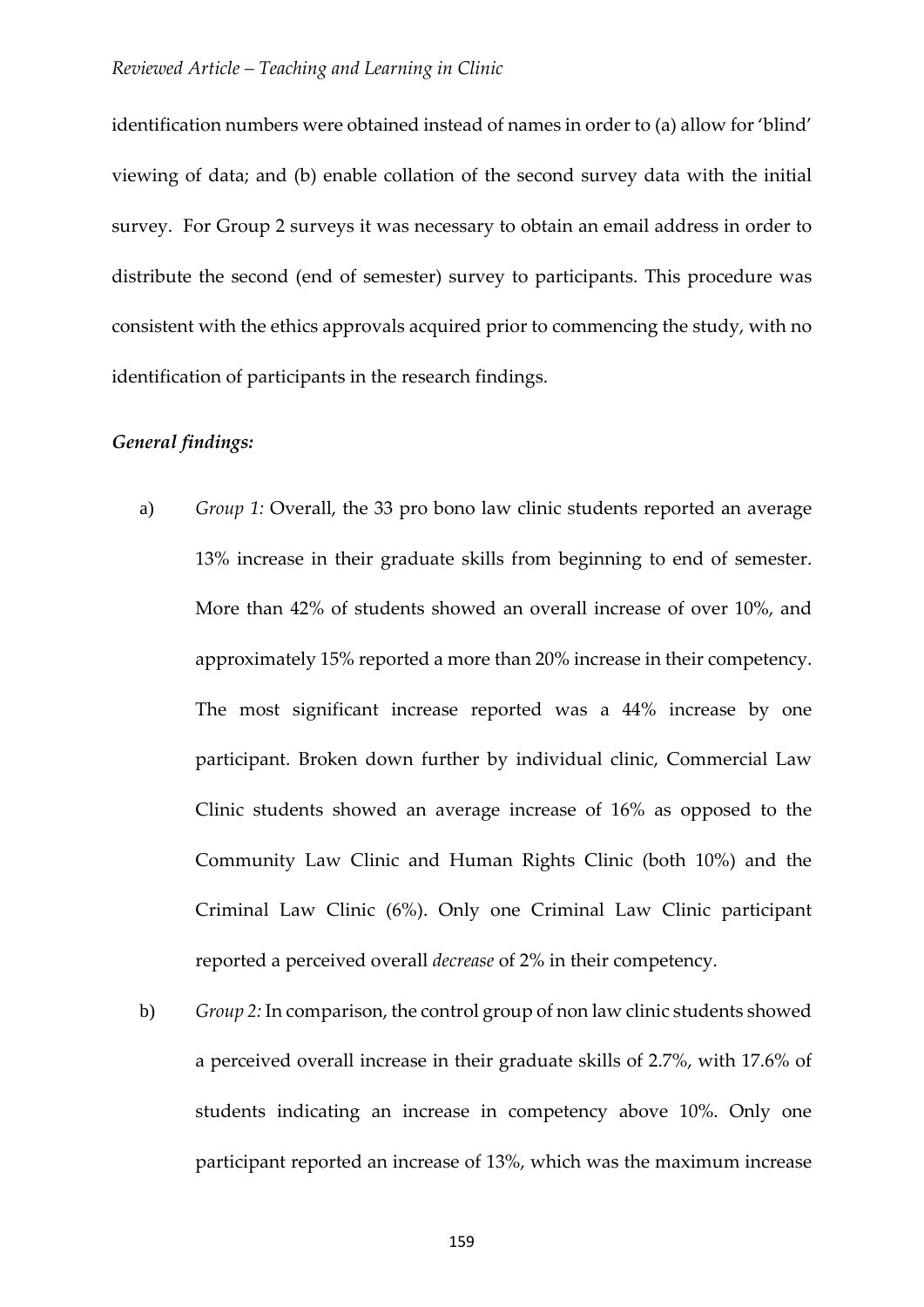reported. Significantly, more than 26% of students reported a perceived decrease (ranging from 1% - 14%) in their competency in these skills.

*Discussion of findings*: In comparing the findings for both groups, the following observations can be made:

- a) There was a significant difference between the perceived average increase in competency in the two groups, with Group 1 students showing an overall average increase of 13%, as compared with Group 2 students with an overall average increase of 2.7%, i.e. a difference of 10.3%.
- b) The Commercial Law Clinic students attested to a higher average increase in competency than other law clinic students Significantly, 74% of Commercial Law Clinic students were above the total Group 1 average increase percentage, indicating a perception of elevated competency in skills in these students.
- c) Surprisingly, the control group (Group 2) results showed that a significant number (26%) of students reported a decrease in their perceived competency in graduate skills by the end of semester.

Whilst it could be argued that other factors may play a role in the low increase in Group 2, such as pre-exam stress at end of semester, the same stress would apply to Group 1 students (arguably perhaps more so with the additional time commitment to volunteering). Further, the control group responded to an email with the possibility of winning an iPad mini, which had the potential for them to inflate their increase in competency in case it would be a factor in choosing the winner (which it was not).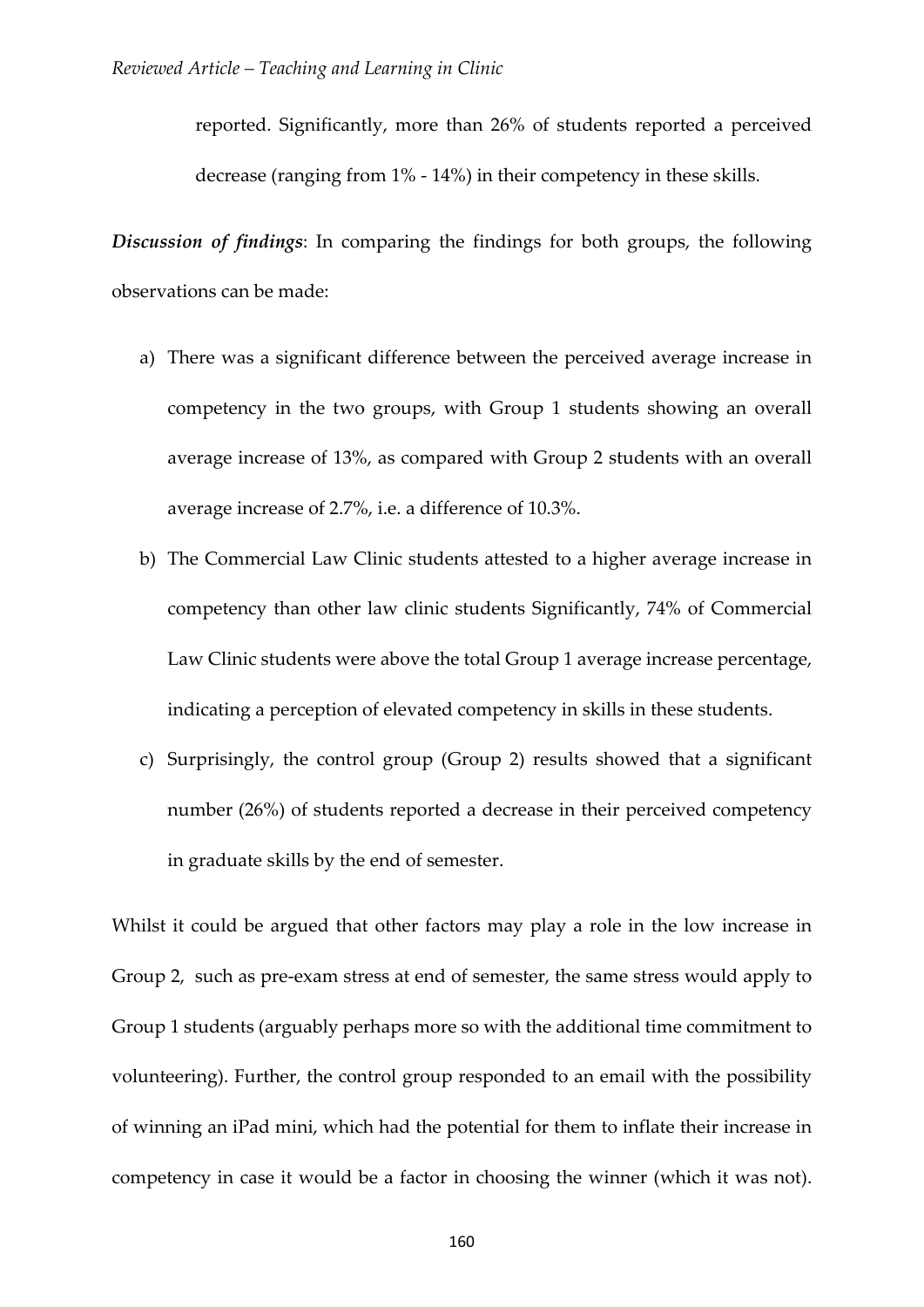However, from the lower results reported, it seemed evident that, overall, participants in Group 2 did not inflate their increase in competency. It must also be noted that many students in the second group reported a high competency level in the attributes to start out with, and then maintained that level by end of semester, or decreased slightly. It should be noted that, in the Group 1 students, many also started off with high competency levels but these generally increased by the second survey. Another observation in relation to the Group 2 students is the possibility that they may also have been engaging in part time legal work (whether paid or unpaid) as many students do. It would be interesting to know if this was the case, yet they still continued to report lower levels of competency. If so, it could be because the Bond Law Clinic environment is more nurturing and supportive (thus engendering a sense of self-confidence) as compared to law firms where students may often feel quite inadequate as a clerk or paralegal. In the clinic students can enjoy the satisfaction of actually servicing a client with tangible needs and be involved from start to finish, whereas in a law firm students often work on a very small part of the matter, their work is often more administrative than legal, and they sometimes do not get to see the final product they contributed to. As a result, it may be difficult for students to build up their confidence during work experience to ask for more challenging work. Asking what extracurricular or employment activities the control students are involved in might provide an interesting point of comparison in a future study.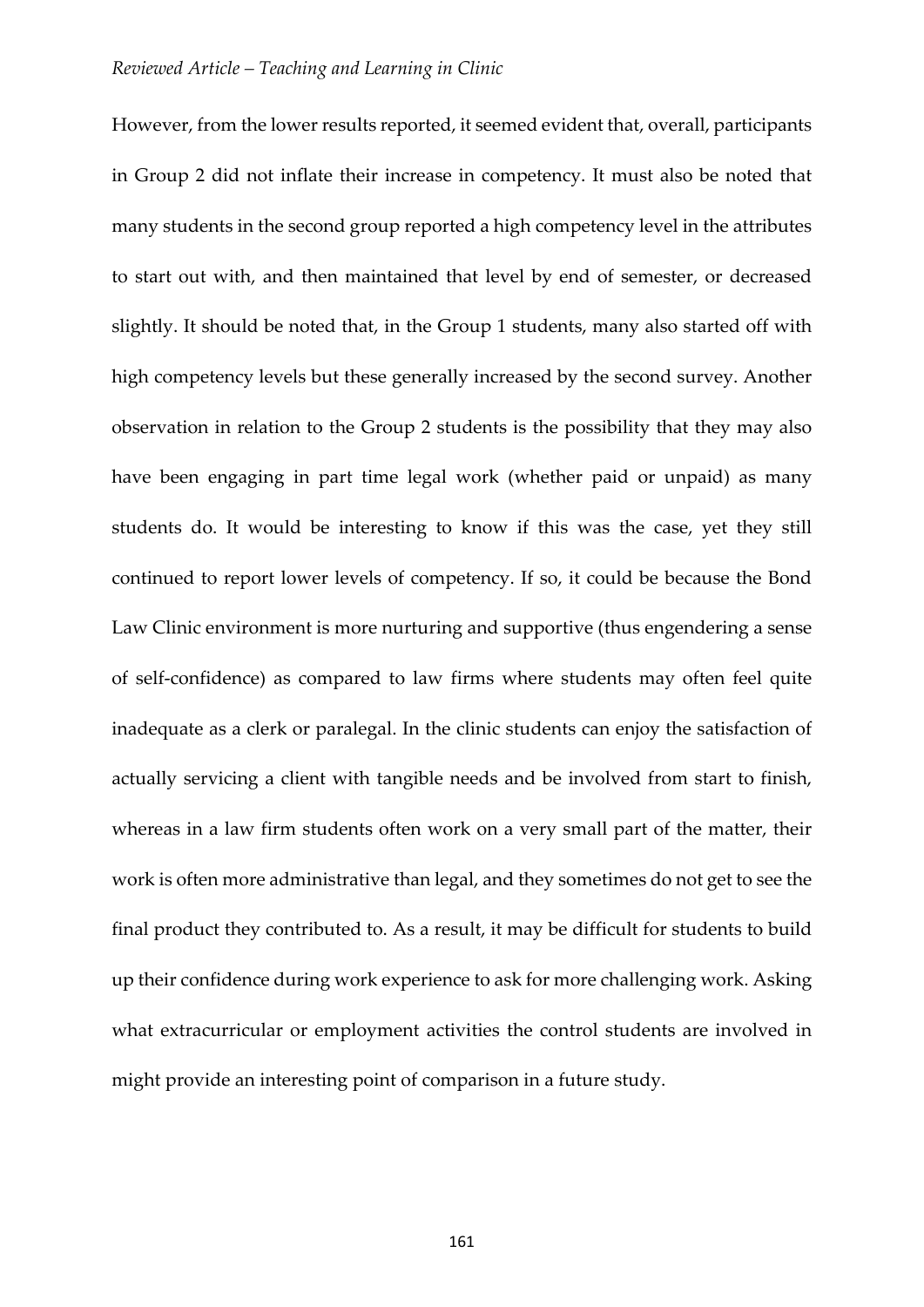Group 1 students showed a marked overall increase in their perceived competency level, with Commercial Law Clinic students reporting significant improvements over the course of the semester. One may observe, as an aside, that an important characteristic acquired in the clinic appears to be a sense of improved self-confidence, which is reflected in their perception of increased general competency. Whilst it is difficult to say with certainty whether the skill levels reported by the students are later manifested in the workplace without feedback from future employers, it is evident that clinic participants have, at a minimum, an increased sense of competency in the GEI set out in the survey.

*Group 1 Qualitative Feedback:* In order to further explore the pro bono student experience, additional feedback was obtained from students in the Commercial Law Clinic.<sup>[3](#page-16-0)</sup> The qualitative data obtained through this additional survey – while not representative of all the pro bono clinics discussed here – provides some insight into the student experience and benefits derived from volunteering. It also highlights student perceptions of how the clinic experience affected employability skills.

There has previously been anecdotal evidence to support the success of the student experience in a pro bono commercial law clinic (Cantatore, 2015, pp. 168-169), where several students commented on their increased confidence and improved communication skills, as well as the clinic's role in helping them to obtain

<u>.</u>

<span id="page-16-0"></span><sup>3</sup> By way of a Survey Monkey survey sent to students by email post-clinic experience.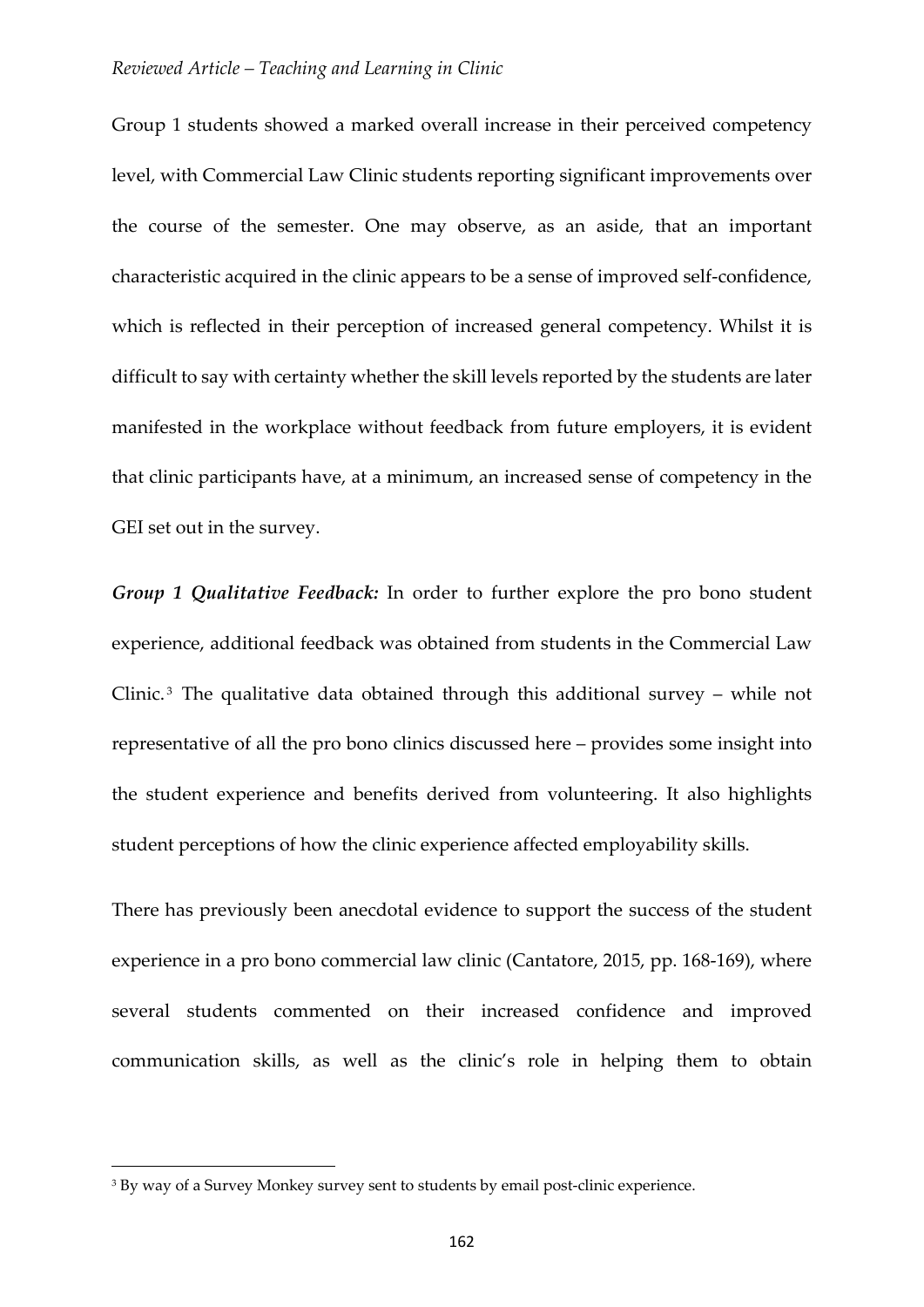employment. [4](#page-17-0) Additionally, supervising lawyers in the clinic provided positive feedback about the work readiness value of the clinic, with comments such as:

'The more experience a student has with real life cases and client interaction the better. Further, to be accepted into the program is also evidence of the student's excellence in their studies, initiative to apply, ambition to further their education by volunteering their time and willingness to learn from and make connections with legal professionals in practice.'

and

**.** 

'Employability often goes hand in hand with confidence and personality. The more experience the student has the more practice ready they will be, because their confidence in different legal situations with actual clients is increased by their experiences at [the Law Clinic].' (Cantatore, 2015, p. 170)

In the present study discussed in this article, it was found that students expressed similar sentiments to the previous clinic volunteers, as set out above. A brief discussion of their comments follows below.

<span id="page-17-0"></span><sup>4</sup> Examples of comments from students:

<sup>&</sup>quot;*The [Law Clinic] was crucial to giving me the confidence in interviews to demonstrate I have had practical experience outside the classroom. It provided a level of comfort for me to attack and approach a client's case because of the different challenges I faced with the clinic. Interviewing clients, writing letters of advice and doing legal research, were all key components which I felt were beneficial for my current position."* (email from Law Graduate); "*I am currently undertaking an internship as a paralegal and also secured three clerkships with three different top tier law firms. The [Law Clinic] a significant role in enabling me to obtain all of these things"* (email communication from Law Graduate): Cantatore, 2015, pp. 168-169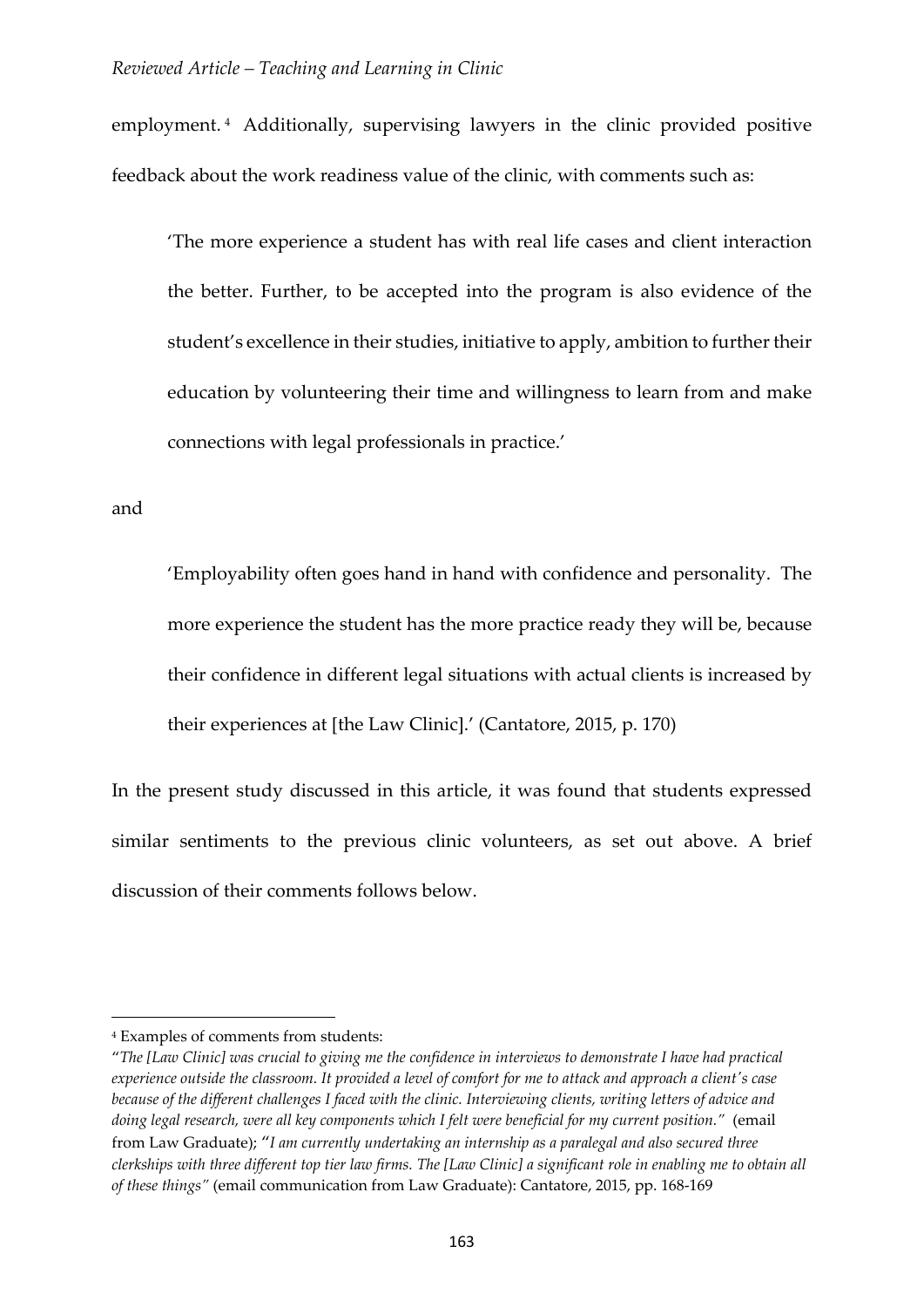*Survey Monkey Feedback of Participants*: In the post semester survey administered as a matter of course to pro bono clinic students, they were given the opportunity to rate their clinic experience and to provide detailed feedback if they chose to do so. All responses were anonymous. Responses included the following comments by students where the practical benefits of the clinic were highlighted:

#### In relation to "real world" experience:

'The Clinic provided me with a fantastic insight into the real legal world. It allowed me to get first-hand experience dealing with clients and their files, as well as giving me experience in writing fact sheets which are then published and used in the Clinic.' (Survey Monkey, April 26, 2016);

In respect of putting theory into practice whilst providing a community service:

'[The Law Clinic] gives students the opportunity to dive into practical legal advice. As a student advisor, you think on your feet and get a practical context for the concepts you've learned about in class. Being exposed to highly competent lawyers, learning from their client interaction and how they convey legal advice, is an invaluable experience you can't get from a textbook. On top of all that, you're making a difference in the community and helping real people solve real problems. Why wouldn't you do it?!' (Survey Monkey, April 22, 2016);

In providing a memorable learning experience: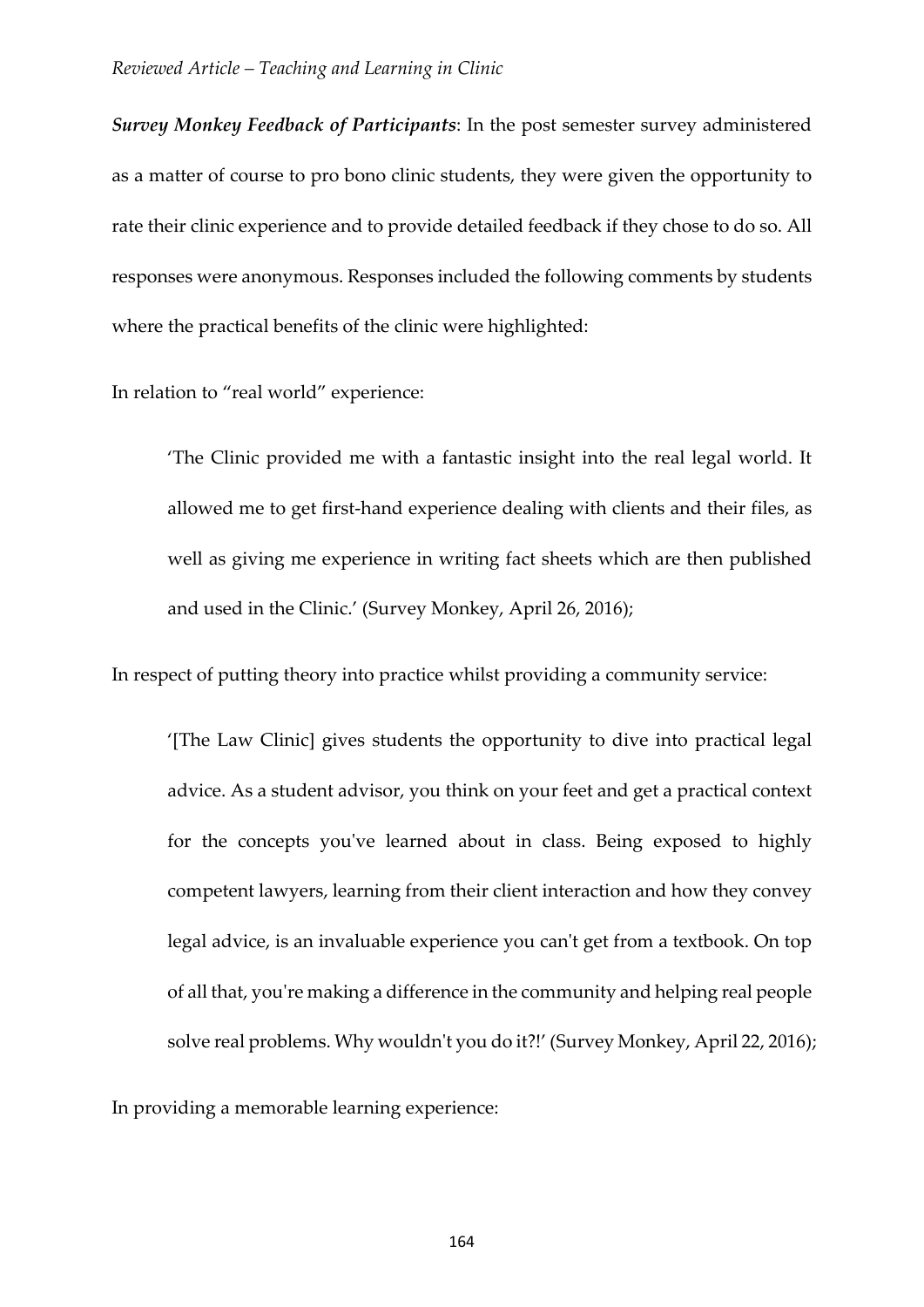'[The Law Clinic] provided the opportunity to apply applicable course content to real clients. The learning curve is steep, and the potential for skill development is present. It was fascinating to not just learn about the law in its everyday application, but to also learn about the people involved with the specific legal issues. [The Law Clinic] was a fantastic experience.' (Survey Monkey, April 21, 2016);

By developing drafting skills and interacting with real clients:

'[The Law Clinic] is a great experience for any law student. I learned practical skills in both client interviewing and drafting letters of advice that I haven't learned in the classroom. In addition, it was a great opportunity to interact with real clients and to help choose what type of commercial law I want to practice after graduation. I would highly recommend volunteering here.' (Survey Monkey, August 26, 2016);

and

By building students' self-confidence

'[The Law Clinic] provides students with an excellent opportunity to apply their knowledge to real problems. Meeting with clients and assisting them in answering their questions builds confidence and skill.' (Survey Monkey, August 26, 2016).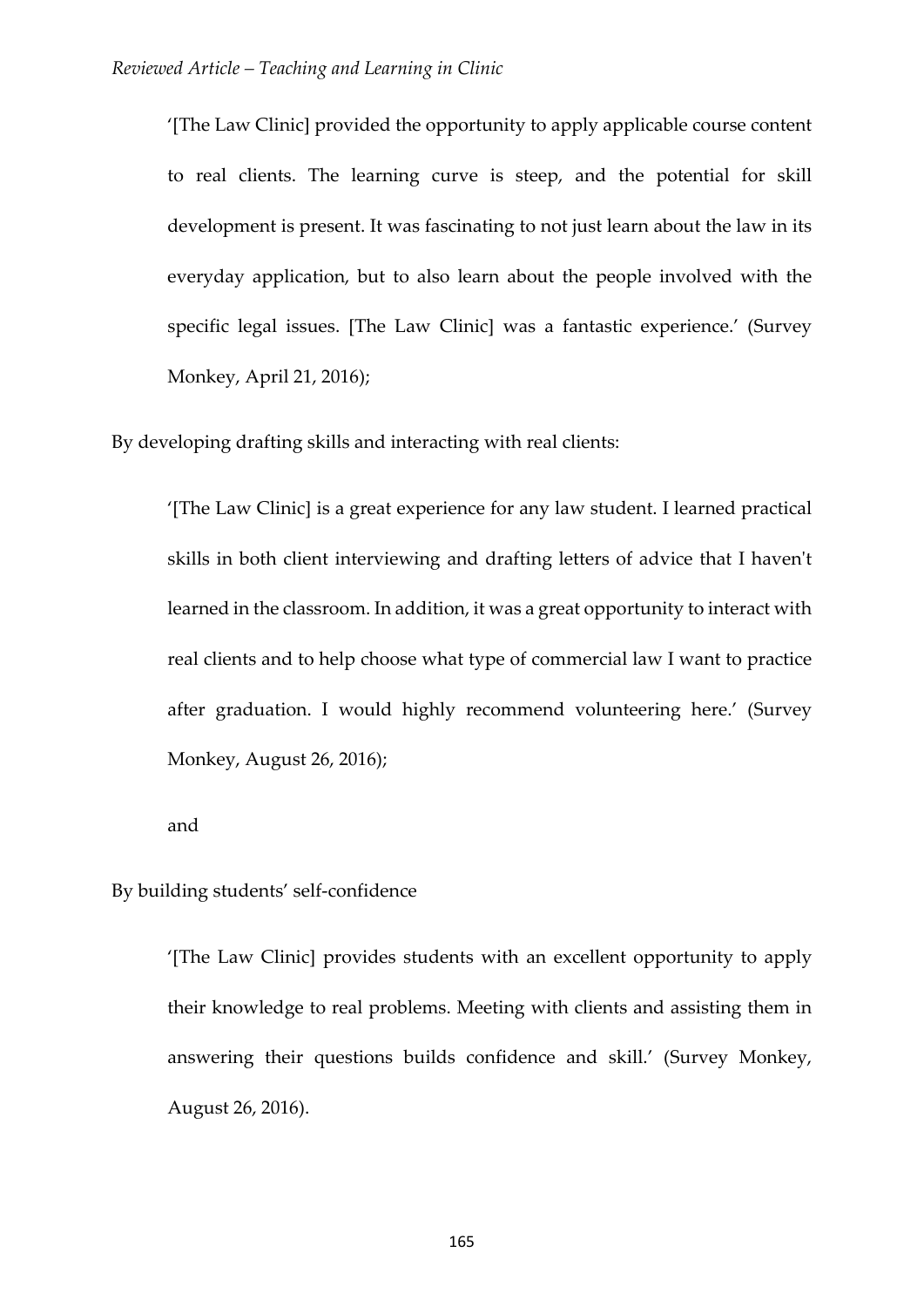Another law student communicated her feedback by email, describing her journey in the law clinic experience:

'My first day at the [Community Legal Centre], I was thrown into the deep end, facilitating client entry interviews and drafting letters of advice for clients with a vast array of legal problems. Such an intense practical experience fosters the most rapid and effective development of the leadership and communication skills that all future lawyers should build upon early in their degree. Taking part in the [Community Law Clinic] has broadened my outlook towards legal practice and the skills needed to be a successful advocate for clients. I would absolutely recommend participation in this outstanding program; I have grown so much not only as a student of law, but as a member of the [university community].' (personal communication, May 10, 2016).

Some of the perceived benefits derived from the students' clinic experience and recorded in this research are set out in Table 4: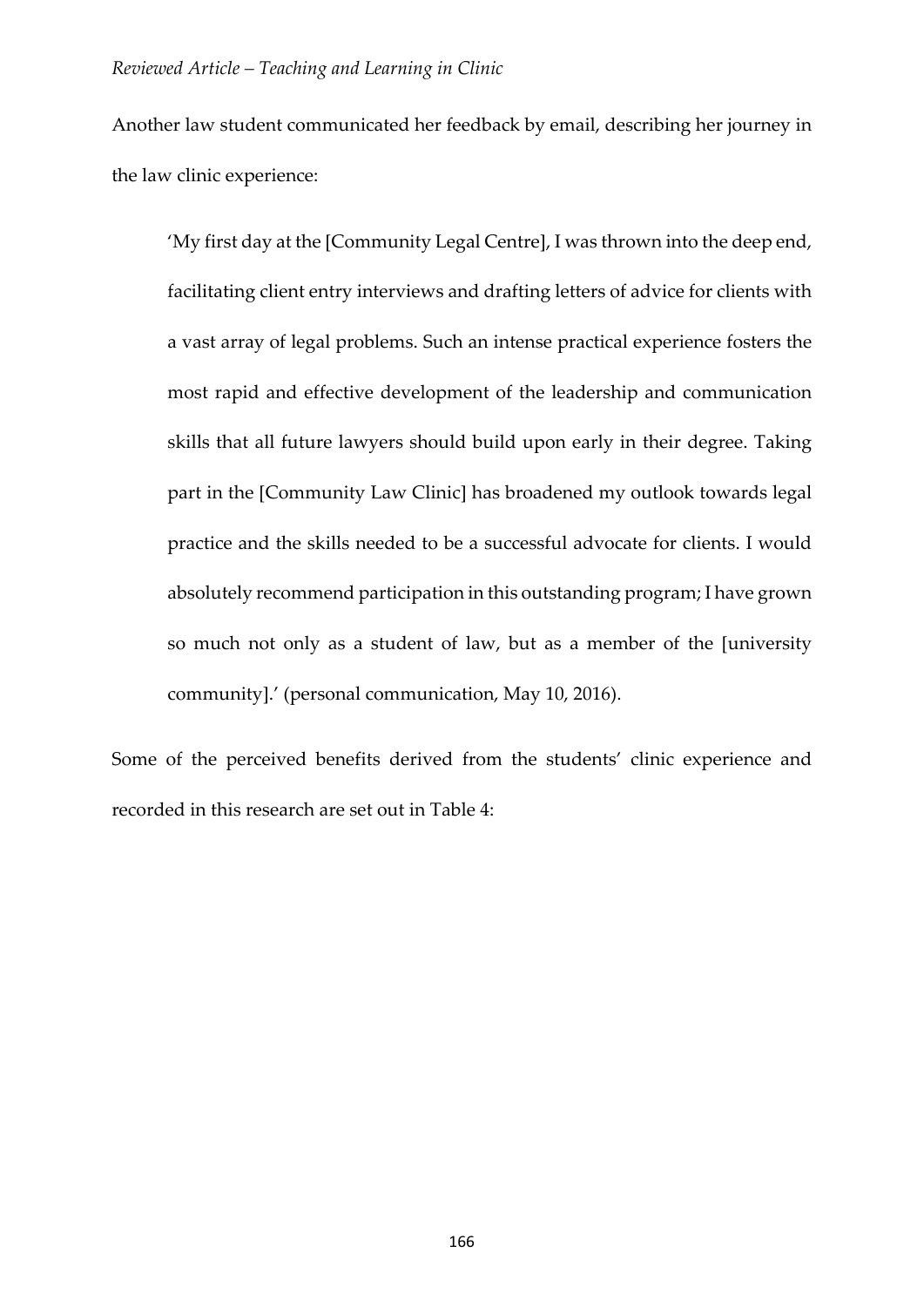| <b>Student comment</b>                                    | <b>Skills</b>                               |
|-----------------------------------------------------------|---------------------------------------------|
| Improved client interviewing and legal                    | Speaking, writing                           |
| drafting skills.                                          |                                             |
| I believe my client interviewing and writing              | Speaking, writing                           |
| have improved since beginning the Clinic.                 |                                             |
| I have gained a better understanding of                   | Knowledge, thinking, speaking, industry     |
| general legal efficacy, interacting with                  | awareness, problem-solving, social contexts |
| clients and how to approach a broad range                 |                                             |
| of commercial matters.                                    |                                             |
| I have learnt to look at problems from a less             | Knowledge, thinking, speaking, problem-     |
| strict legal sense and a more commercial                  | solving, social contexts                    |
| sense. I have also enhanced my client                     |                                             |
| interviewing skills.                                      |                                             |
| I've learnt so much from participating in the             | Knowledge, problem-solving                  |
| clinic and it has been great experience.                  |                                             |
| I feel a lot more comfortable with writing                | Writing, problem-solving                    |
| letters of advice now that I've had to write              |                                             |
| several.                                                  |                                             |
| Improved real world application of the skills             | Knowledge, industry awareness, problem-     |
| from classroom and how to implement these                 | solving                                     |
| in a legal practice.                                      |                                             |
| It gave me the opportunity to see first-hand              | Knowledge, speaking, writing, problem-      |
| how client interviewing works and I found                 | solving                                     |
| my ability to draft legal advice developed                |                                             |
| throughout the weeks.                                     |                                             |
| I feel more confident communicating with                  | Knowledge, speaking, writing, problem-      |
| clients<br>commercial<br>law<br>matters,<br><sub>on</sub> | solving, social contexts                    |
| providing summaries to the supervising                    |                                             |
| lawyers, and drafting advice.                             |                                             |

Table 4: Perceived benefits of the Law Clinic experience

It appeared from this research that students specifically recognised an increase in their knowledge, speaking, writing, problem-solving and industry awareness skills. However, the development of these skills is also underpinned by quantitative problem-solving skills (individual clients' problems), community engagement, and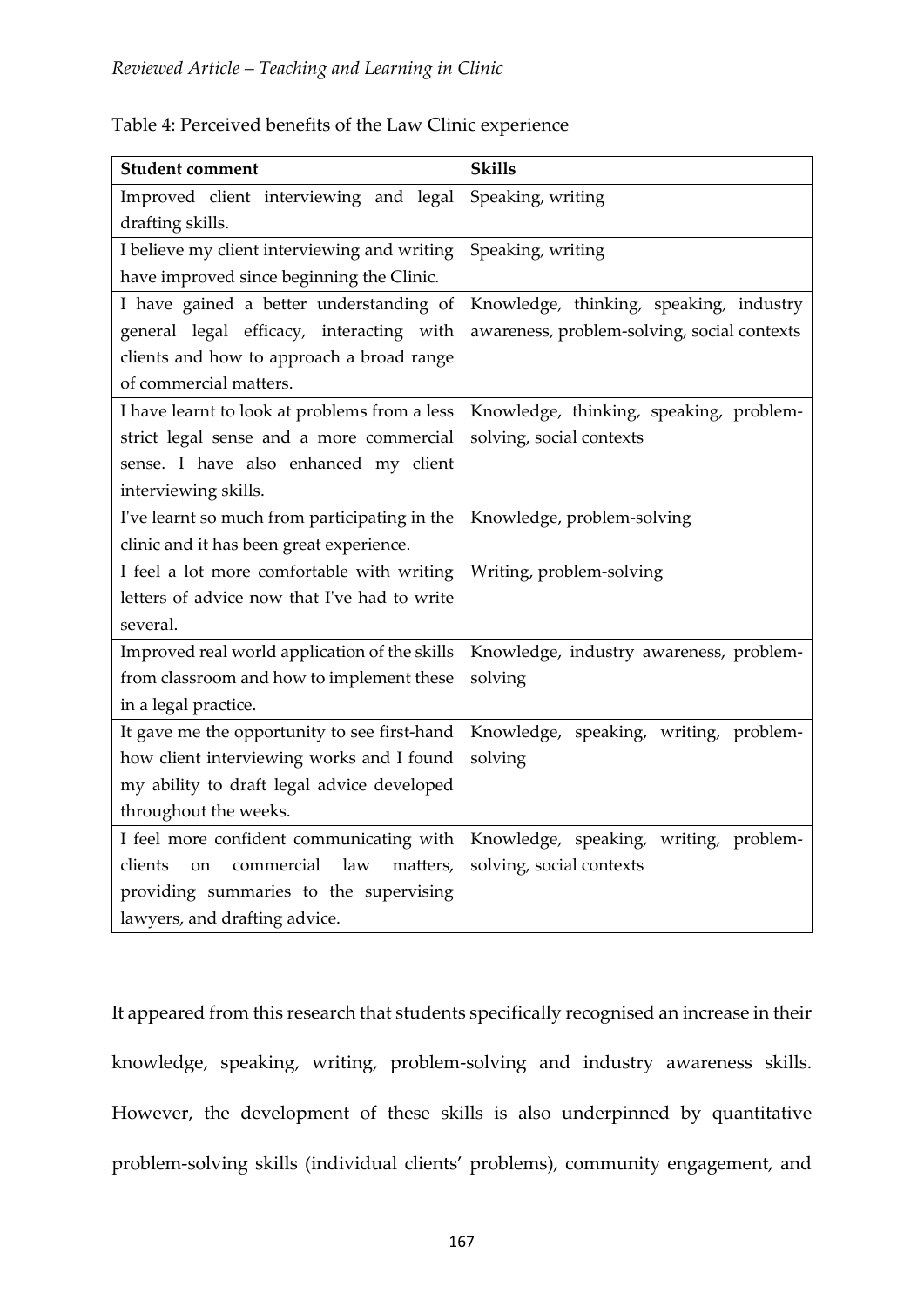the values and ethics associated with the legal profession. As students work closely with supervising lawyers, all of these skills are strengthened simultaneously. It can also be noted that other skills such as teamwork and intercultural understanding are inter-related with the skills mentioned, as students work in team situations and deal with a variety of clients during their clinic experience.

#### **Conclusion**

Despite the fact that pro bono clinics are generally regarded as having a primary focus of community service (Corker, 2005, p. 6), and instilling future graduates with a community and public service rooted mentality (Booth, 2004, p. 280), they present considerable learning opportunities for students. It has been shown that the habits of mind, work ethic, behaviours and professional identity learners develop through experiential opportunities in higher education are critical to their graduate employability (Yorke & Knight, 2006). Pro bono law clinics offer such experiential prospects. This research shows a significant average increase of 13% in perceptions of competency in students after attending a semester long pro bono law clinic. In a faculty run clinic such as the Commercial Law Clinic, students reported even larger average improvements in their graduate capabilities of 16%. These results were supported by qualitative data collected in follow-up surveys, where students mentioned amplified levels of skill in attributes such as knowledge, writing, speaking and problem-solving. In comparison the control group showed only a minimal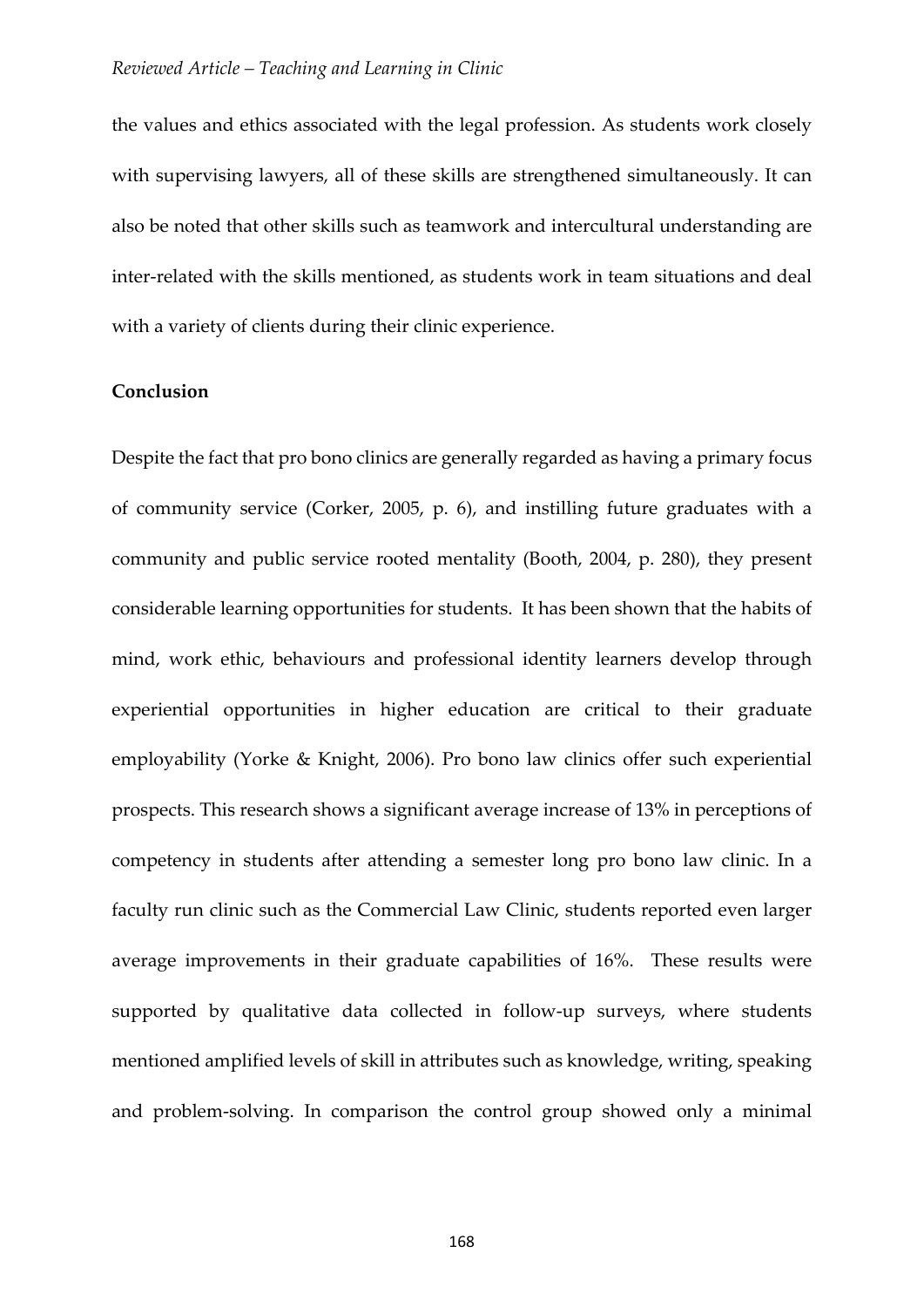increase of 2.7% in competency, with a number of students experiencing a decrease in their competency.

Whether the results of the surveys are borne out by students' future career success can only be established through further research and more extensive studies, which would involve employers and continue into the graduate lawyer's working life. Oliver et al. (2011, p. 7) set out guidelines for conducting such research, and comment that there is no routine and systemic collection of evidence of other stakeholders' views of graduates' achievement of employability skills in Australian higher education, even though reports suggest that employers are often less than satisfied with graduate skills.

This may be as a result of the constraints in conducting such research. It is acknowledged here that employers are an independent voice who can provide highly valuable feedback on graduate outcomes (Coates, 2009b), however, there are challenges associated with such further research, for example: the length of the research phase and funding considerations (as the research would need to be conducted over a considerable time period to assess a group of students during and after their law degree); close monitoring of the migration of participants (keeping track of their whereabouts over an extended period); and – as acknowledged by Oliver et al. (2011, p. 7) – the difficulty of engaging respondents in surveys. Nevertheless, such further research would show whether the employability skills obtained during their clinic experience helped graduates in the real-life workplace, how the skills assisted the graduates, and whether the graduates' personal perceptions were borne

169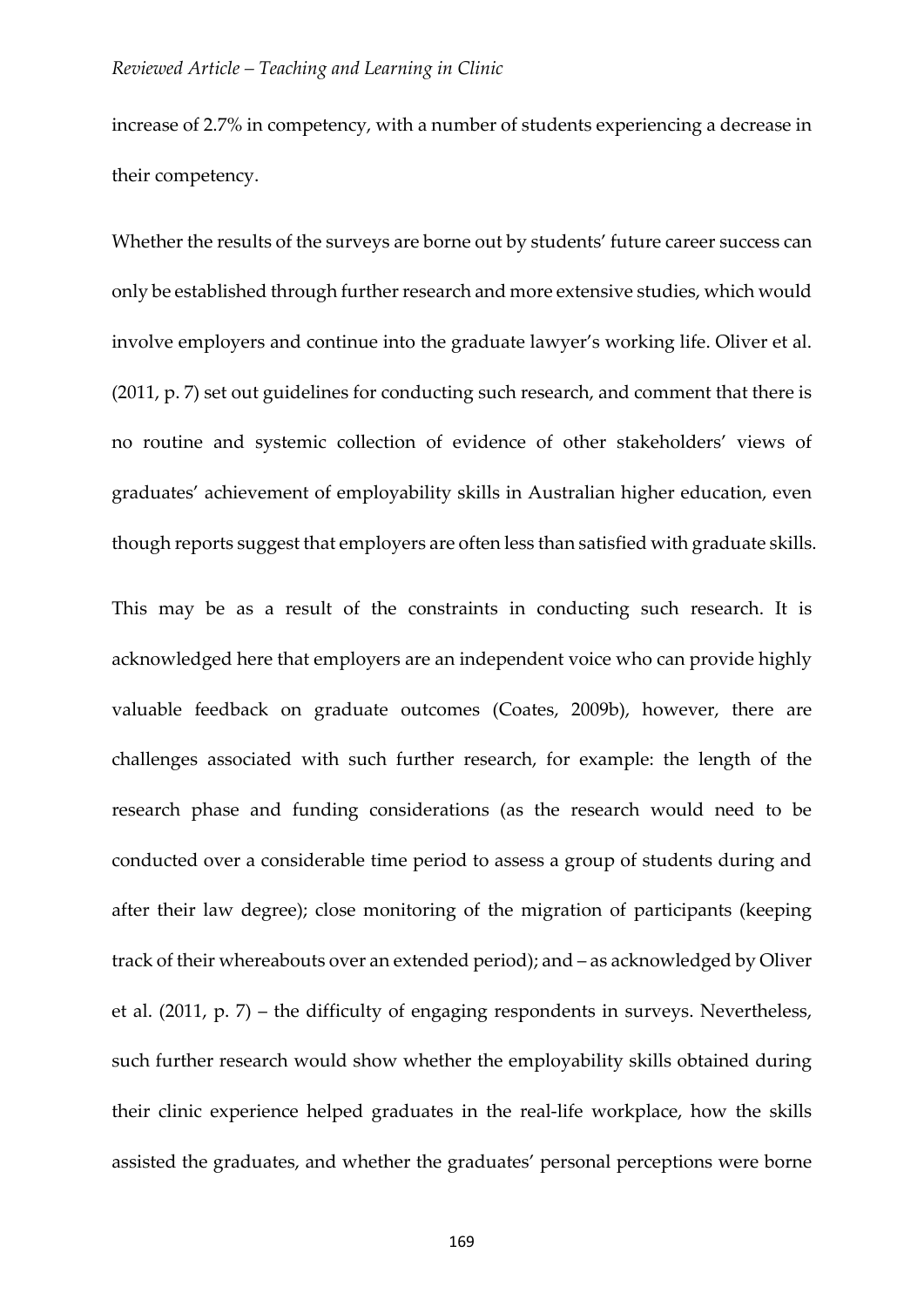out by their future employers. It would also assist higher education institutions to reevaluate learning and teaching outcomes, and implement programs which promote graduate employment skills. In the absence of such data, and based on the results of this pilot research, it seems clear that there are definite skills benefits associated with a pro bono law clinic, provided that it is structured appropriately, managed effectively and that students enjoy constant professional supervision.

From a law school perspective, it has been noted that there are a number of challenges involved with establishing and running pro bono clinics to promote employability skills, such as: securing enough pro bono lawyers for supervision in the clinic; engaging external organisations; involving academic staff with already heavy workloads in pro bono activities; administration of the clinic; qualification of applicants; insurance and risk considerations; and ongoing student engagement and management (Cantatore, 2015, p. 165). However, the benefits derived from running a pro bono clinic, for both the community and for law students, and the opportunities for networking and engagement with the profession, validate the additional efforts of progressive law schools in equipping their students for the workplace. What is needed is a proactive commitment from Law Deans to support and encourage pro bono initiatives and to provide the infrastructure for these clinics to operate effectively.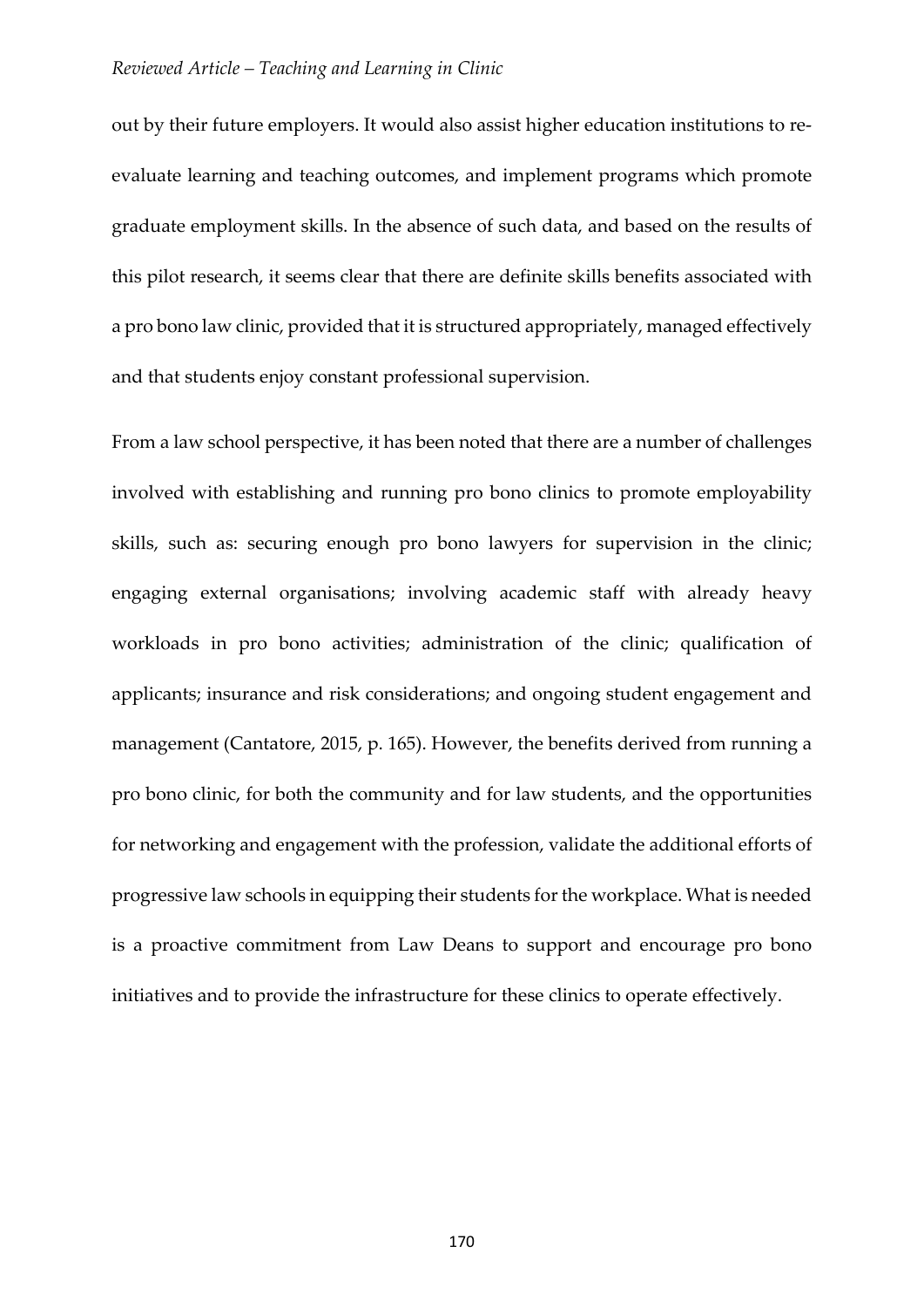## **Reference List**

Booth, T. (2004). Student pro bono: Developing a public service ethos in the contemporary Australian law school. *Alternative Law Journal, 29*(6), 280-284. Retrieved from <http://search.informit.com.au/fullText;dn=200501436;res=APAFT>

Coates, H. (2009a). *Engaging students for success: Australasian student engagement report*. Melbourne: Australian Council for Educational Research.

Coates, H. (2009b). What's the difference? A model for measuring the value added by higher education in Australia. *Higher Education Management and Policy, 21*(1), 1-19.

Corker, J. (2005, July). *How does Pro Bono Students Australia (PBSA) fit with clinical legal education in Australia?* Paper presented at the Third International Journal of Clinical Legal Education Conference and Eighth Australian Clinical Legal Education Conference, Australia.

Evans, A., Cody, A., Copeland, A., Giddings, J., Noone, M.A., Rice, S. (2012). *Best practices Australian clinical legal education* (Report, Australian Government Office for Learning and Teaching). Retrieved from Council of Australian Law Deans website [https://www.monash.edu/\\_\\_data/assets/pdf\\_file/0003/591042/Australian-CLE-Best-Practices-](https://www.monash.edu/__data/assets/pdf_file/0003/591042/Australian-CLE-Best-Practices-2012.pdf)[2012.pdf](https://www.monash.edu/__data/assets/pdf_file/0003/591042/Australian-CLE-Best-Practices-2012.pdf)

Hajkowicz, S., Reeson, A., Rudd, L., Bratanova, A., Hodgers, L., Mason, C., & Boughen, N. (2016). *Tomorrow's digitally enabled workforce: Megatrends and scenarios for jobs and employment in Australia over the coming twenty years* (Report, CSIRO)*.* Retrieved from CSIRO website [http://www.csiro.au/~/media/D61/Files/16-](http://www.csiro.au/%7E/media/D61/Files/16-0026_DATA61_REPORT_TomorrowsDigiallyEnabledWorkforce_WEB_160204.pdf)

[0026\\_DATA61\\_REPORT\\_TomorrowsDigiallyEnabledWorkforce\\_WEB\\_160204.pdf](http://www.csiro.au/%7E/media/D61/Files/16-0026_DATA61_REPORT_TomorrowsDigiallyEnabledWorkforce_WEB_160204.pdf)

Jorre de St Jorre, T. & Oliver, B. (2017). Want students to engage? Contextualise graduate learning outcomes and assess for employability. *Higher Education Research & Development*, 1- 14. doi: 10.1080/07294360.2017.1339183.

Kuh, G. D. (2001). *The national survey of student engagement: Conceptual framework and overview of psychometric properties*. Bloomington, IN: Indiana University Center for Postsecondary Research.